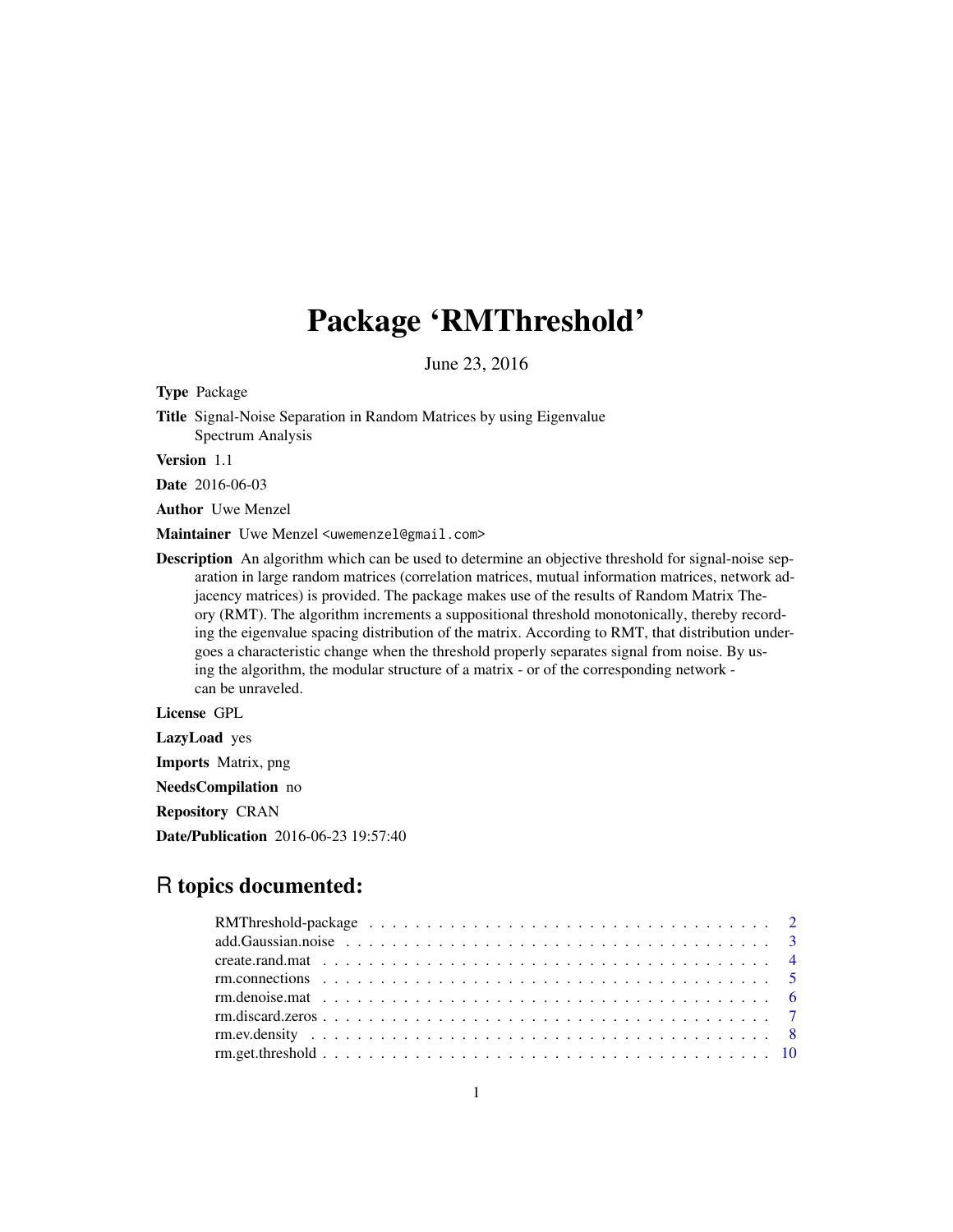# <span id="page-1-0"></span>2 RMThreshold-package

| Index |  |
|-------|--|
|       |  |
|       |  |
|       |  |
|       |  |

RMThreshold-package *Signal-Noise Separation in Correlation Matrices by using Eigenvalue Spectrum Analysis*

#### Description

The package provides an algorithm that can be used to determine an objective threshold for signalnoise separation in large random matrices.

#### Details

The package provides an algorithm which can be used to determine an objective threshold for signal-noise separation in large random matrices (correlation matrices, mutual information matrices, network adjacency matrices). The package makes use of the results of Random Matrix Theory (RMT). The algorithm increments a suppositional threshold monotonically, thereby recording the eigenvalue spacing distribution of the matrix. According to RMT, that distribution undergoes a characteristic change when the threshold properly separates signal from noise. The modular structure of the matrix (or of the corresponding network) can be unraveled if such a threshold is found.

#### Author(s)

Uwe Menzel <uwemenzel@gmail.com>

#### References

#### [https://en.wikipedia.org/wiki/Random\\_matrix](https://en.wikipedia.org/wiki/Random_matrix)

Wigner, E. P. , *Characteristic vectors of bordered matrices with infinite dimensions*, Ann. Math. 62, 548-564, 1955.

Mehta, M., *Random Matrices*, 3nd edition. Academic Press, 2004.

Furht, B. and Escalante, A. (eds.), *Handbook of Data Intensive Computing*, Springer Science and Business Media, 2011.

Luo, F. et al., *Constructing gene co-expression networks and predicting functions of unknown genes by random matrix theory.* BMC Bioinformatics, 2007.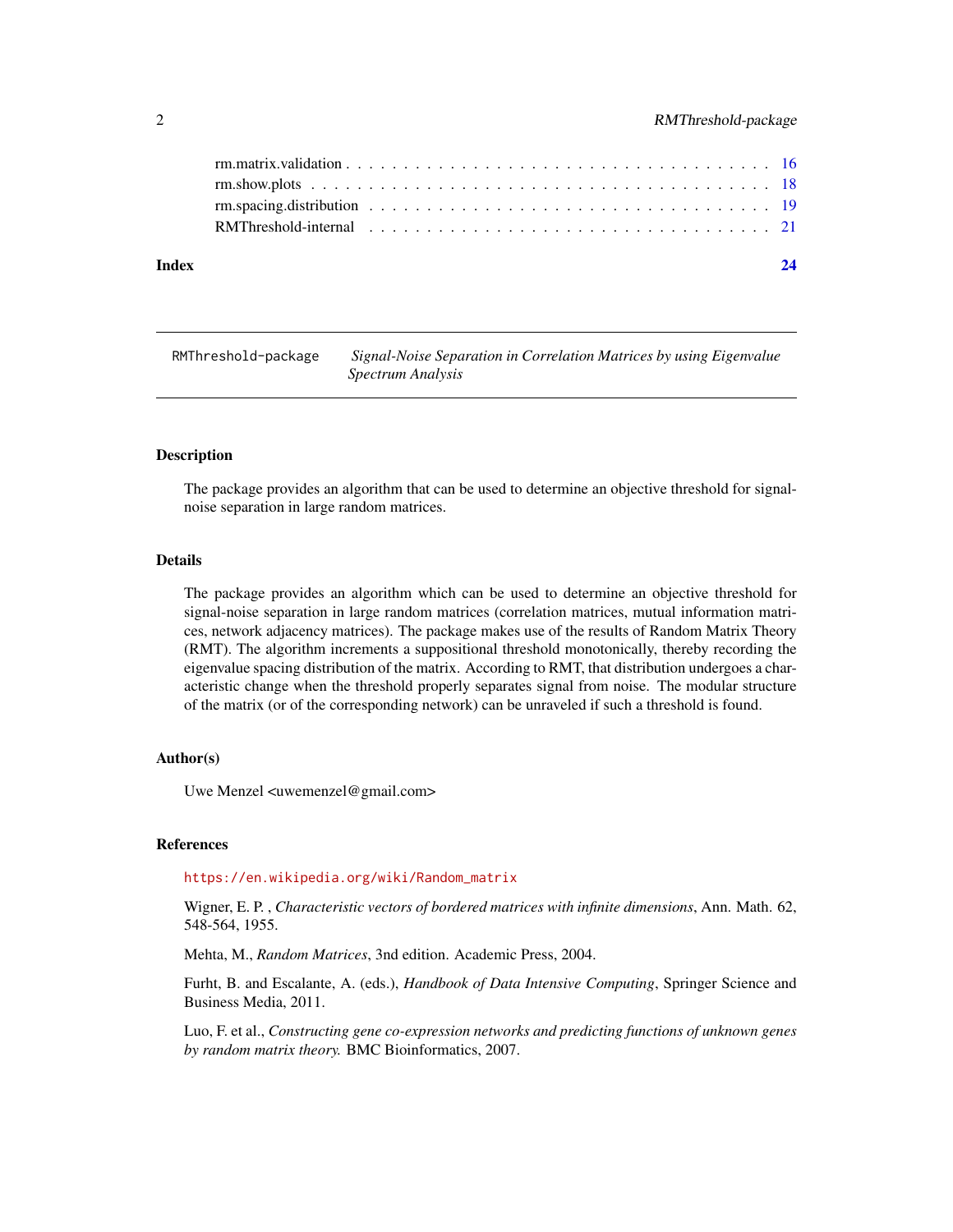# <span id="page-2-0"></span>add.Gaussian.noise 3

# Examples

```
## Not run:
 set.seed(777)
 random.mat \leq create.rand.mat(size = 1000, distrib = "norm")$rand.matrix
 res <- rm.matrix.validation(random.mat) # ok
 res <- rm.get.threshold(random.mat) # threshold about 3.19
 rm.show.plots(res$comparison.plots)
 cleaned.matrix <- rm.denoise.mat(random.mat, threshold = 3.2)
 cleaned.matrix <- rm.discard.zeros(cleaned.matrix)
```

```
## End(Not run)
```
add.Gaussian.noise *Add Gaussian noise to a matrix*

#### Description

The function adds Gaussian (i.e. normally distributed) noise to a matrix.

#### Usage

add.Gaussian.noise(mat, mean =  $0$ , stddev = 1, symm = TRUE)

# Arguments

| mat    | Input matrix.                                                                                    |
|--------|--------------------------------------------------------------------------------------------------|
| mean   | Mean of the Gaussian noise to be added.                                                          |
| stddev | Standard deviation of the Gaussian noise to be added.                                            |
| symm   | A logical variable that determines if the matrix is to be symmetrized after adding<br>the noise. |

# Details

The function uses the rnorm function to create the normally distributed noise and adds it to the input The function uses the morm function to create the normally distributed holds and adds it to the matrix is symmetrized by adding it's transpose and dividing by  $\sqrt{2}$ .

#### Value

The input matrix with noise added, optionally symmetrized.

# Note

The matrix can not be symmetrized if it is not quadratic.

# Author(s)

Uwe Menzel <uwemenzel@gmail.com>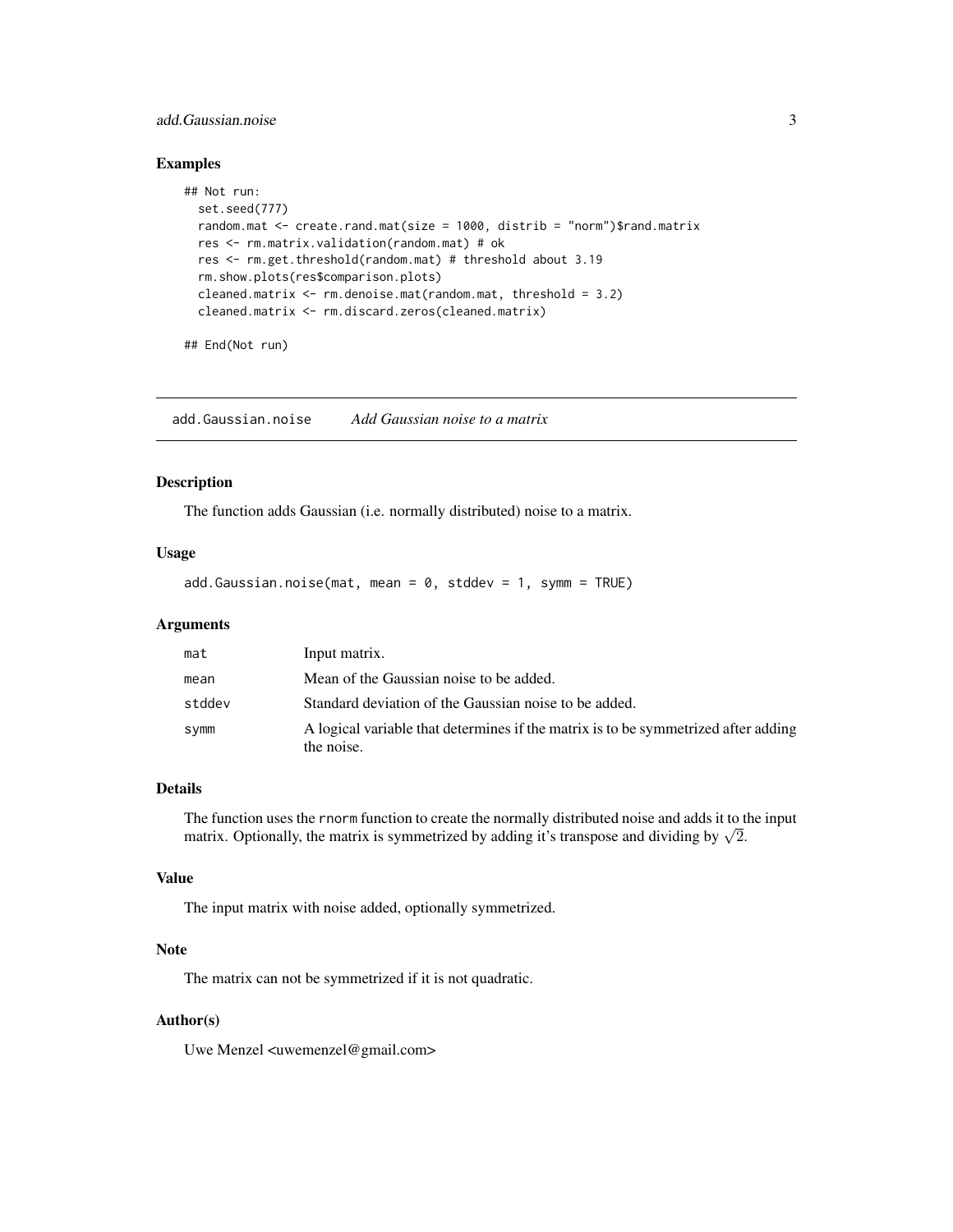#### <span id="page-3-0"></span>References

[https://en.wikipedia.org/wiki/Gaussian\\_noise](https://en.wikipedia.org/wiki/Gaussian_noise)

#### See Also

Random generation for the normal distribution: **[rnorm](#page-0-0)** 

# Examples

```
## Not run:
N = 500some.mat = matrix(rep(1, N*N), nrow = N)
some.mat[1:3, 1:10]
res <- rm.matrix.validation(some.mat) # not really a proper matrix for this approach.
## End(Not run)
## It can help to add Gaussian noise to an improper matrix
## Not run:
noisy.matrix <- add.Gaussian.noise(some.mat, mean = 0, stddev = 1, symm = TRUE)
noisy.matrix[1:3, 1:10]
res <- rm.matrix.validation(noisy.matrix) # better!
res <- rm.get.threshold(noisy.matrix) # about 4.3
```

```
## End(Not run)
```
<span id="page-3-1"></span>create.rand.mat *Create a real-valued, symmetric random matrix*

#### Description

The function creates a real-valued, symmetric random matrix of desired dimension. Two alternatives for the probability distribution of the matrix elements are provided.

#### Usage

```
create.rand.mat(size = 1000, distrib = c("norm", "uniform", \text{mean} = 0, \text{stddev} = 1)
```

| size    | Dimension of the (quadratic) matrix.                                                                  |
|---------|-------------------------------------------------------------------------------------------------------|
| distrib | Desired probability distribution of the matrix elements. Can be norm or unif.                         |
| mean    | Desired mean of the normal distribution. Only active if distrib $=$ 'norm' was<br>chosen.             |
| stddev  | Desired standard deviation of the normal distribution. Only active if distrib = 'norm'<br>was chosen. |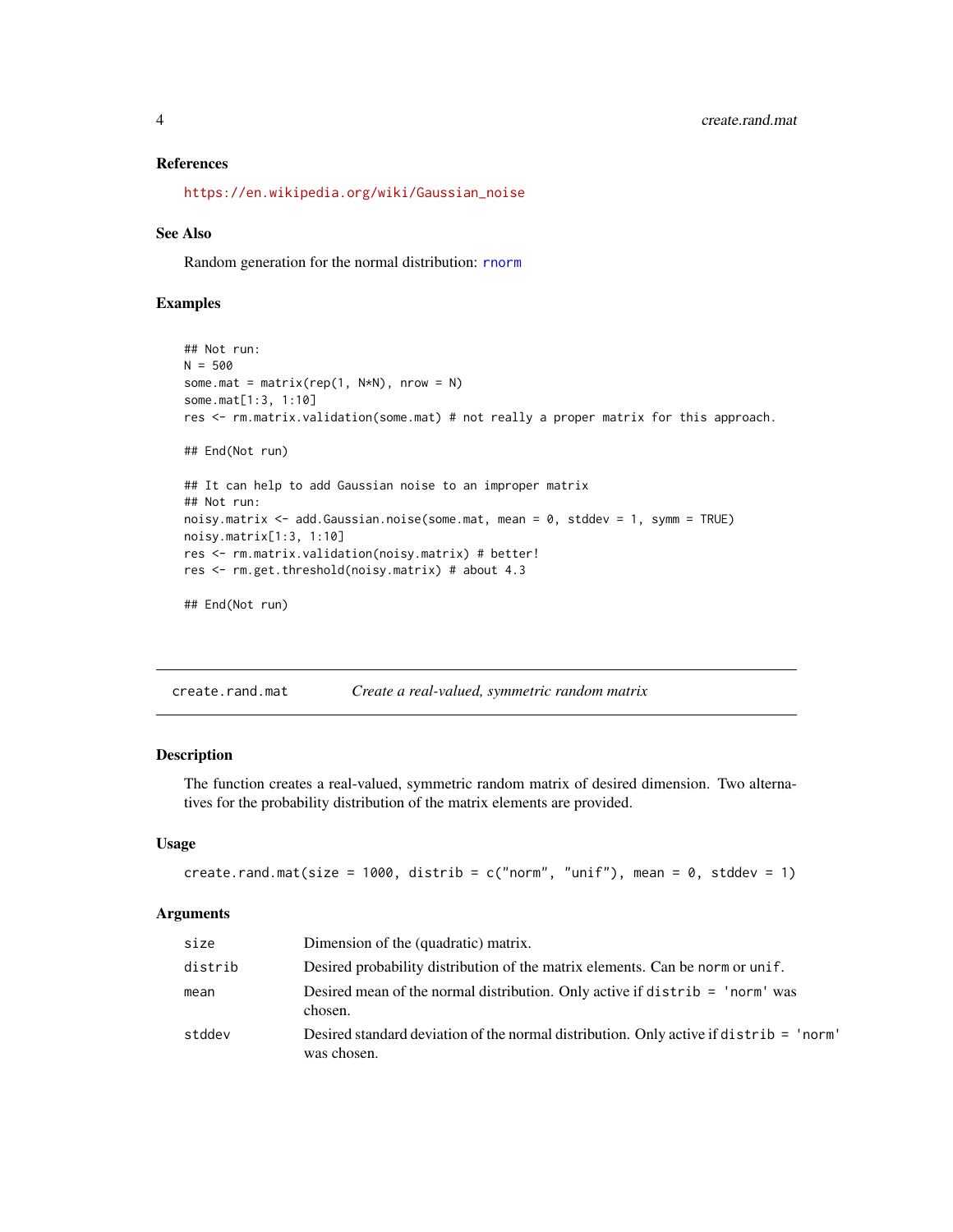# <span id="page-4-0"></span>rm.connections 5

# Details

The function creates a real-valued, symmetrical random matrix of desired dimension. Two alternatives for the probability distribution of the matrix elements are provided: normal and uniform. If distrib = 'norm', the mean and the standard deviation can additionally be chosen. If distrib = 'unif', the matrix elements will be uniformly distributed in the interval  $(-1,1)$ .

# Value

A list containing the following components:

| mean.diag                        | The mean of the diagonal elements of the matrix.                                |
|----------------------------------|---------------------------------------------------------------------------------|
| stddev.diag                      | The standard deviation of the diagonal elements of the matrix.                  |
| mean.triangle<br>stddev.triangle | The mean of the upper triangle of the matrix (diagonal excluded).               |
|                                  | The standard deviation of the upper triangle of the matrix (diagonal excluded). |
| rand.matrix                      | The random matrix created.                                                      |

# Author(s)

Uwe Menzel <uwemenzel@gmail.com>

# Examples

```
set.seed(777)
random.matrix \leq create.rand.mat(size = 1000, distrib = "norm")$rand.matrix
dim(random.matrix)
```
rm.connections *Create ordered list of largest matrix elements*

#### Description

The function creates a data frame which is sorted according to the (absolute) magnitude of the matrix elements.

#### Usage

```
rm.connections(mat, nr.list = 30, abs.val = TRUE, fn = NULL)
```

| mat     | Input matrix.                                                               |
|---------|-----------------------------------------------------------------------------|
| nr.list | Number of matrix elements to show.                                          |
| abs.val | Logical variable determining if absolute values should be used for sorting. |
| fn      | A file name. If not NULL, the data frame is saved to that file.             |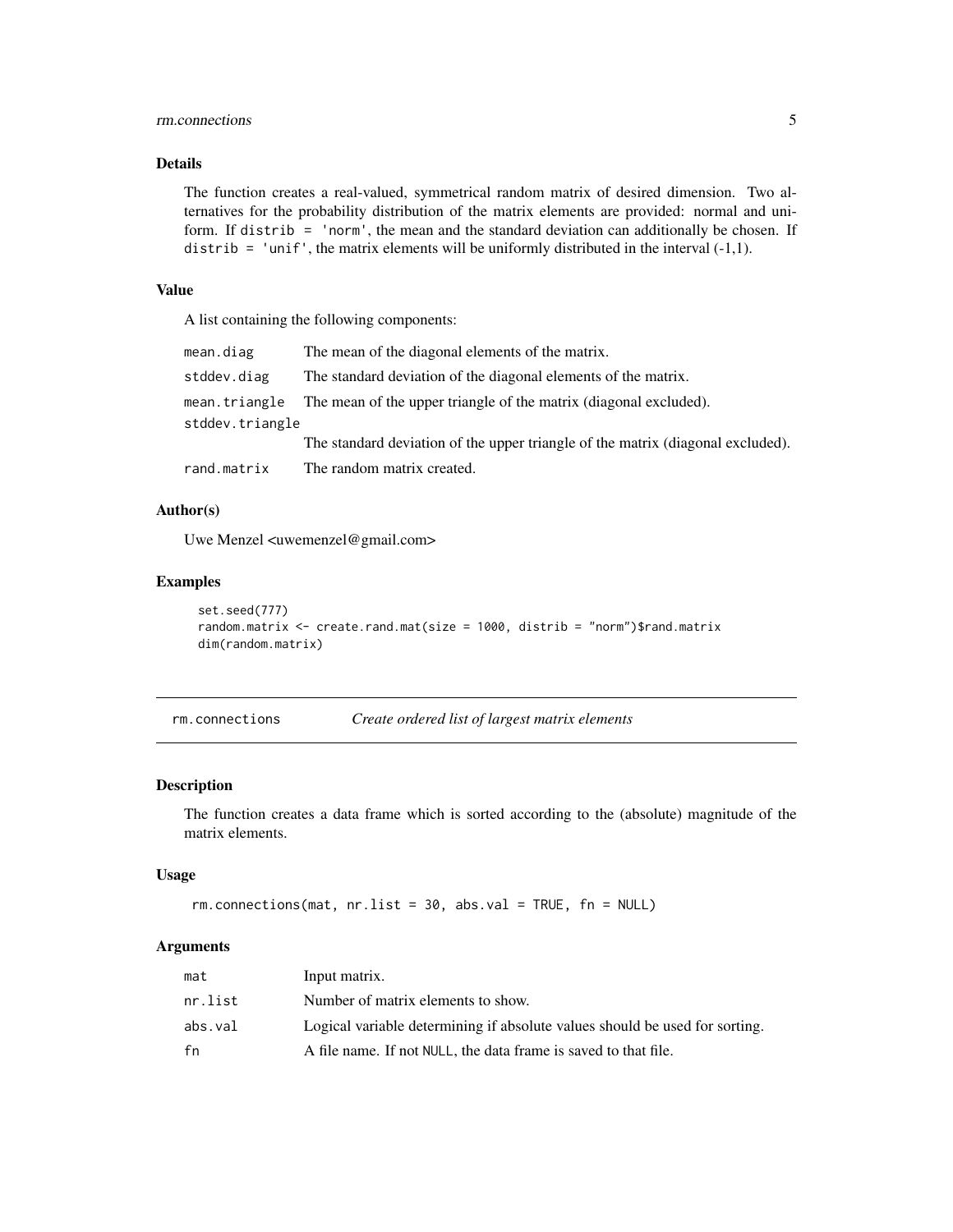<span id="page-5-0"></span>This function can for instance be useful if pairs of samples with the largest correlation/mutual information are to be identified. By default, the matrix elements are sorted according to their absolute values. The list will not be saved if no filename is invoked, otherwise it will be saved to a tabseparated text file.

#### Value

A data frame containing the values of the largest nr.list matrix elements, together with the respective row- and column numbers. If present, the referring row- and column names are also included.

#### Author(s)

Uwe Menzel <uwemenzel@gmail.com>

#### Examples

```
set.seed(777)
random.mat \leq create.rand.mat(size = 1000, distrib = "norm")$rand.matr
dim(random.mat)
## After identification of a proper threshold:
cleaned.matrix <- rm.denoise.mat(random.mat, threshold = 3.2, keep.diag = TRUE)
cl2.matrix = rm.discard.zeros(cleaned.matrix)
df = rm.connections(cl2.matrix)
```
<span id="page-5-1"></span>rm.denoise.mat *Remove noise from a random matrix by applying a threshold*

#### Description

Matrix elements with an absolute value below the given threshold are set to zero.

#### Usage

```
rm.denoise.mat(mat, threshold, keep.diag = TRUE)
```

| mat       | The noisy input matrix.                                                                                                                                                               |
|-----------|---------------------------------------------------------------------------------------------------------------------------------------------------------------------------------------|
| threshold | Numerical value of the threshold.                                                                                                                                                     |
| keep.diag | A logical variable that determines if the diagonal of the matrix is thresholded or<br>not. The default is keep diag $=$ T. In that case, diagonal matrix elements are<br>not touched. |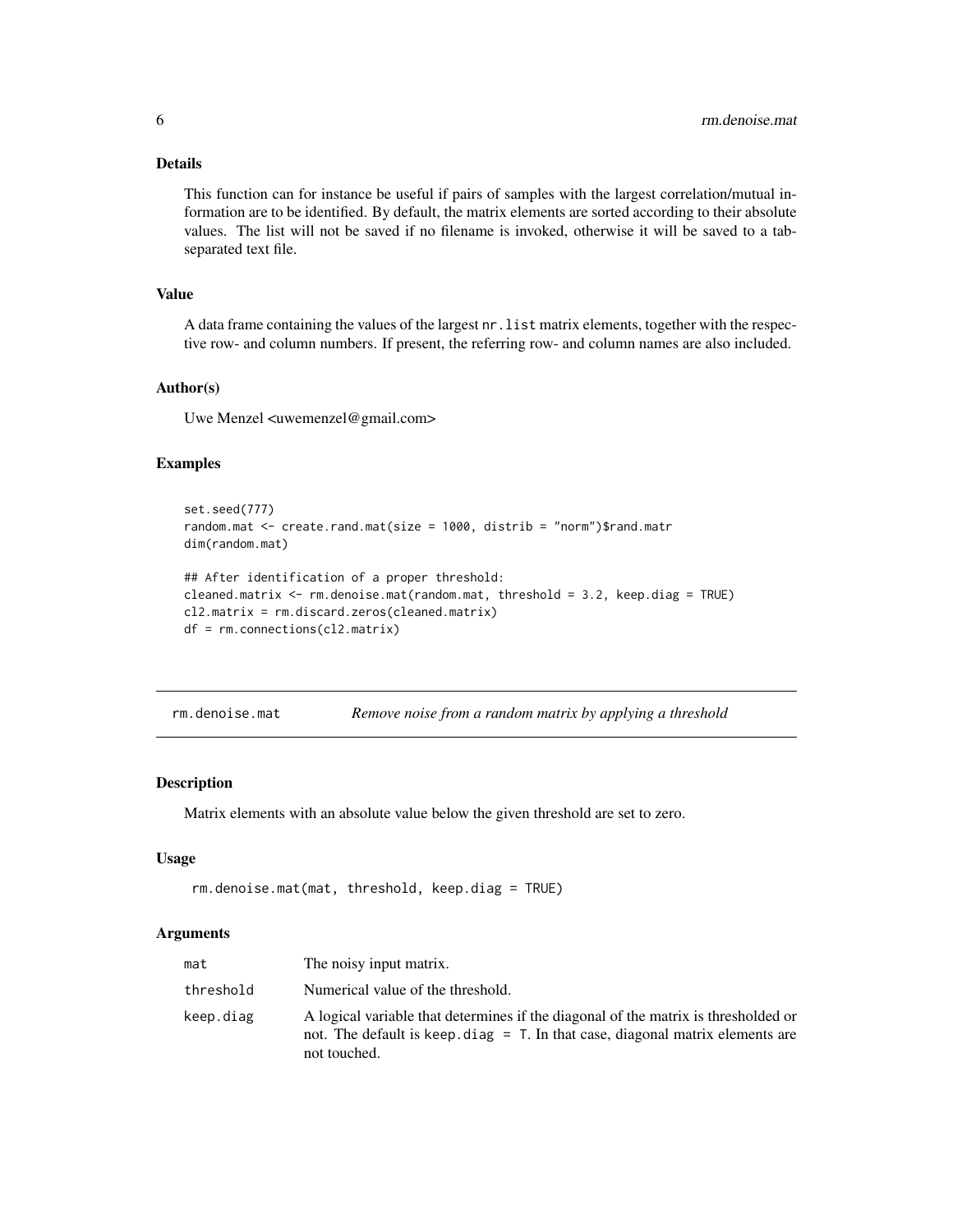<span id="page-6-0"></span>The function outputs the number of non-zero matrix elements before and after thresholding.

#### Value

The thresholded matrix.

# Author(s)

Uwe Menzel <uwemenzel@gmail.com>

# See Also

Estimate an objective threshold for signal-noise separation in random matrices: [rm.matrix.validation](#page-15-1)

# Examples

```
set.seed(777)
random.matrix <- create.rand.mat(size = 1000, distrib = "norm")$rand.matr
dim(random.matrix)
```

```
## After identification of a proper candidate threshold:
cleaned.matrix <- rm.denoise.mat(random.matrix, threshold = 3.2, keep.diag = TRUE)
```

| rm.discard.zeros | Discard rows and columns from a matrix that exclusively contain zero- |
|------------------|-----------------------------------------------------------------------|
|                  | valued off-diagonal matrix elements                                   |

### Description

The function removes those rows and columns from an input matrix that exclusively contain zerovalued off-diagonal elements.

#### Usage

```
rm.discard.zeros(mat, tol = 0, silent = FALSE)
```

| mat    | Input matrix (typically after using rm. denoise. mat)                                                              |
|--------|--------------------------------------------------------------------------------------------------------------------|
| tol    | A (small) real number specifying a thresholf for removal of matrix elements (see<br>'Details').                    |
| silent | A logical variable that determines if the number of removed rows and columns<br>is printed by the function or not. |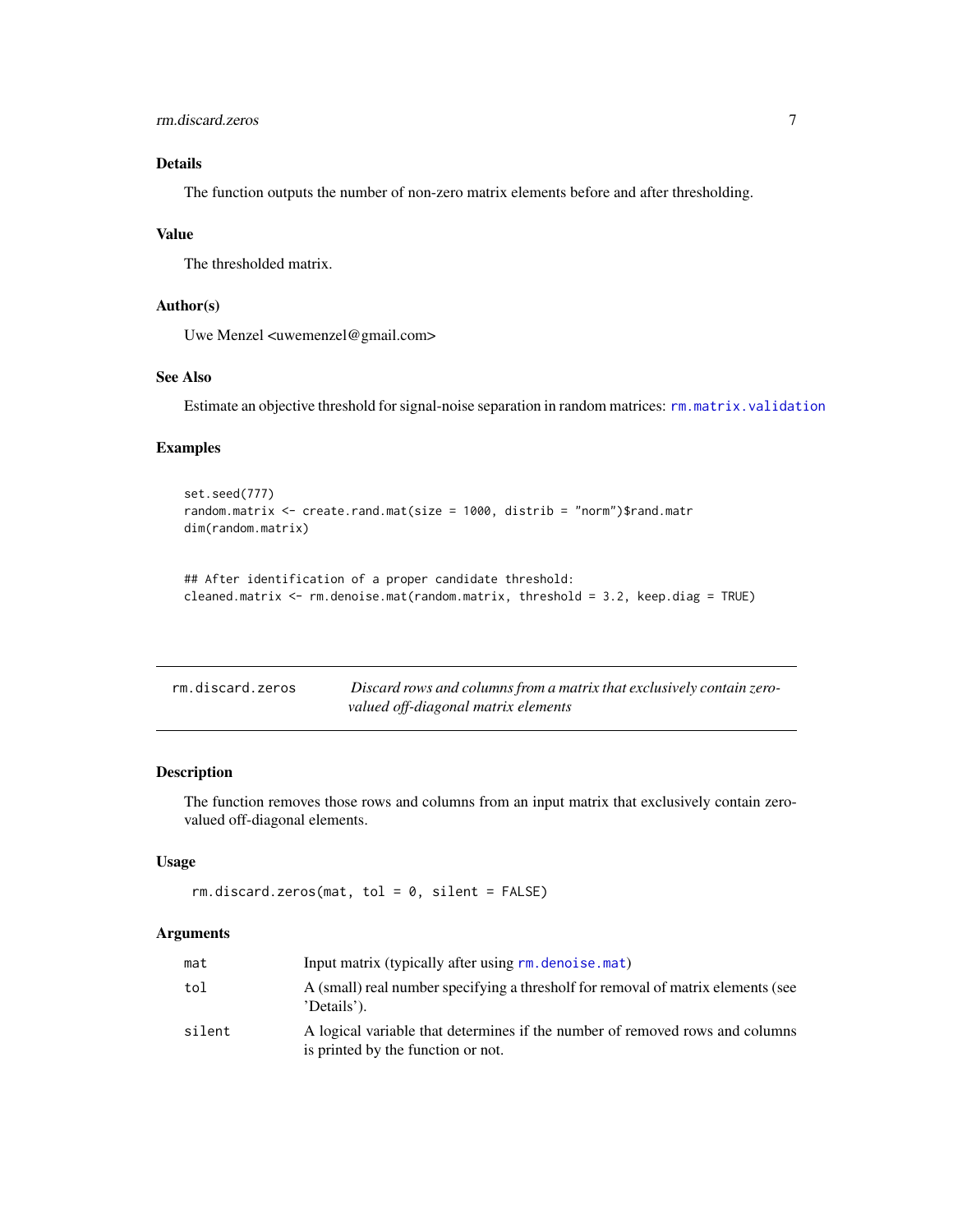<span id="page-7-0"></span>The diagonal of the matrix is not included when counting the zeros in a row/column, i.e. a row/column is actually removed if the diagonal element is the only non-zero element in that row/column. The tolerance tol specifies a threshold. Matrix elements below this threshold will be treated as if they were zero.

# Value

A matrix with zero-valued rows/colums removed.

#### Author(s)

Uwe Menzel <uwemenzel@gmail.com>

#### See Also

Remove noise from a random matrix by applying a threshold: [rm.denoise.mat](#page-5-1)

#### Examples

```
set.seed(777)
random.matrix <- create.rand.mat(size = 1000, distrib = "norm")$rand.matr
dim(random.matrix)
## After identification of a proper threshold:
cleaned.matrix <- rm.denoise.mat(random.matrix, threshold = 3.2, keep.diag = TRUE)
cl2.matrix = rm.discard.zeros(cleaned.matrix)
```
<span id="page-7-1"></span>rm.ev.density *Create a density plot and a histogram of the eigenvalue distribution*

#### **Description**

The function creates a density plot of the empirical distribution of the eigenvalues, combined with a histogram. Optionally, a curve illustrating the Wigner semi-circle can be added. The plot can be saved or shown in a plot window. Marks on the x-axis can be added optionally.

### Usage

```
rm.ev.density(eigenvalues, nr.breaks = 51, min.bw = 0.01, wigner = TRUE,
mark.on.x = NULL, title = "Eigenvalue density distribution",
pop.up = TRUE, fn = NULL)
```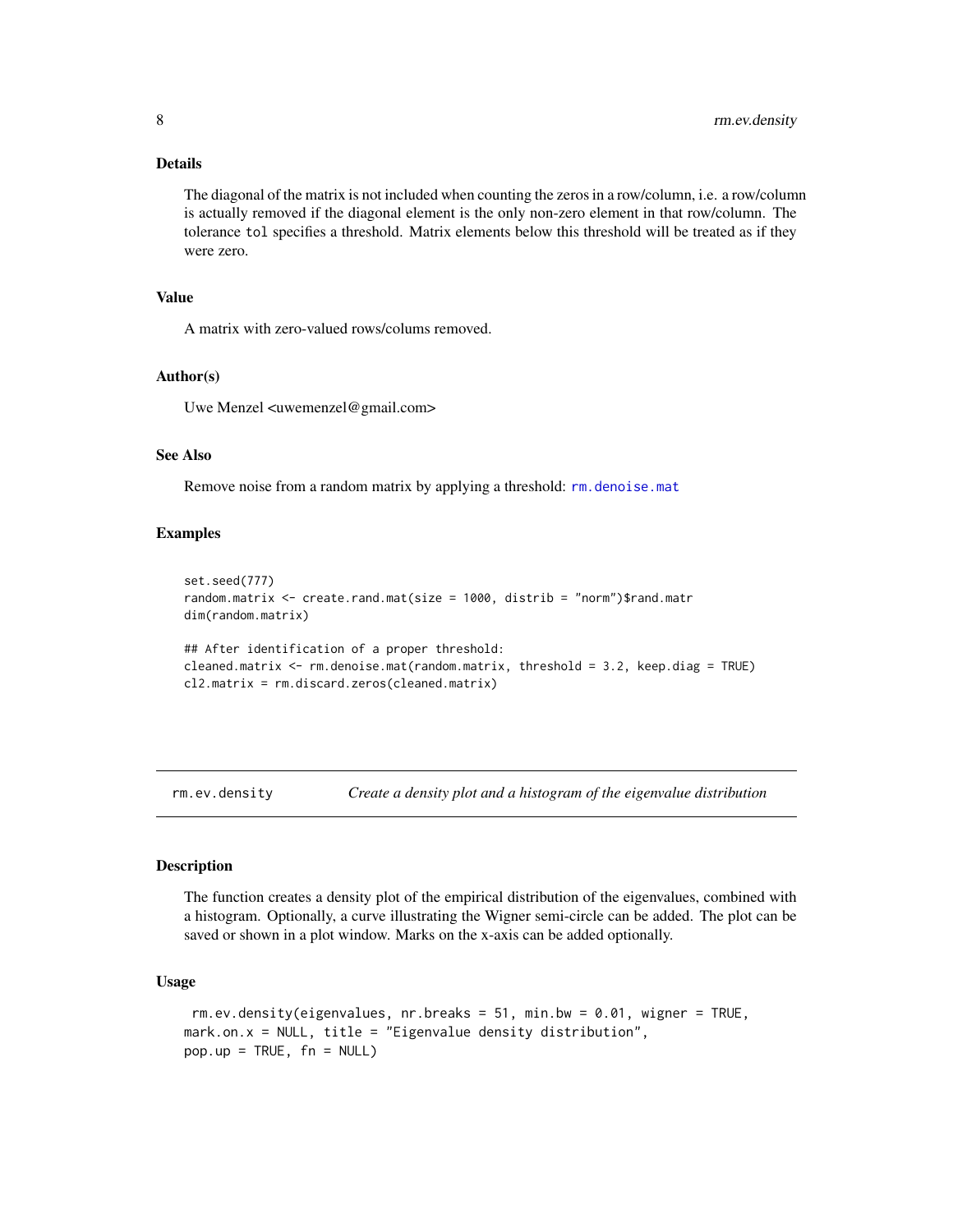# <span id="page-8-0"></span>rm.ev.density 9

#### Arguments

| eigenvalues     | A numeric vector containing the eigenvalues.                                                                                                                                                                       |
|-----------------|--------------------------------------------------------------------------------------------------------------------------------------------------------------------------------------------------------------------|
| nr.breaks       | Number of bins used in the histogram.                                                                                                                                                                              |
| min.bw          | Minimum bandwidth for the calculation of the density curve. If the automati-<br>cally calculated bandwidth gets too low, it is replaced by this value. That pre-<br>vents the density curve from being too cliffy. |
| wigner          | A logical variable that determines if the Wigner semi-circle is to be added to the<br>plot.                                                                                                                        |
| $mark.$ on. $x$ | A numeric vector or NULL. If not NULL, marks will be added on the x-axis at<br>the positions given by the vector.                                                                                                  |
| title           | String containing the title of the plot.                                                                                                                                                                           |
| pop.up          | A logical variable that determines if the plot is to be shown in a plot window.                                                                                                                                    |
| fn              | A string determining the filename for storage. Must have extension 'png' or<br>'pdf'.                                                                                                                              |

# Value

The name of the plot filename chosen, or NULL.

#### Note

This function plots the density of the eigenvalues. For illustration of their spacings, use rm. spacing.distribution.

# Author(s)

Uwe Menzel <uwemenzel@gmail.com>

# See Also

Plotting the eigenvalue spacing distribution: [rm.spacing.distribution](#page-18-1)

# Examples

```
## Plot histogram of the spacings of the unfolded eigenvalues of a random matrix:
set.seed(777)
random.matrix <- create.rand.mat(size = 1000, distrib = "norm")$rand.matr
res <- rm.ev.unfold(random.matrix)
rm.ev.density(res$eigenvalues, wigner = TRUE)
```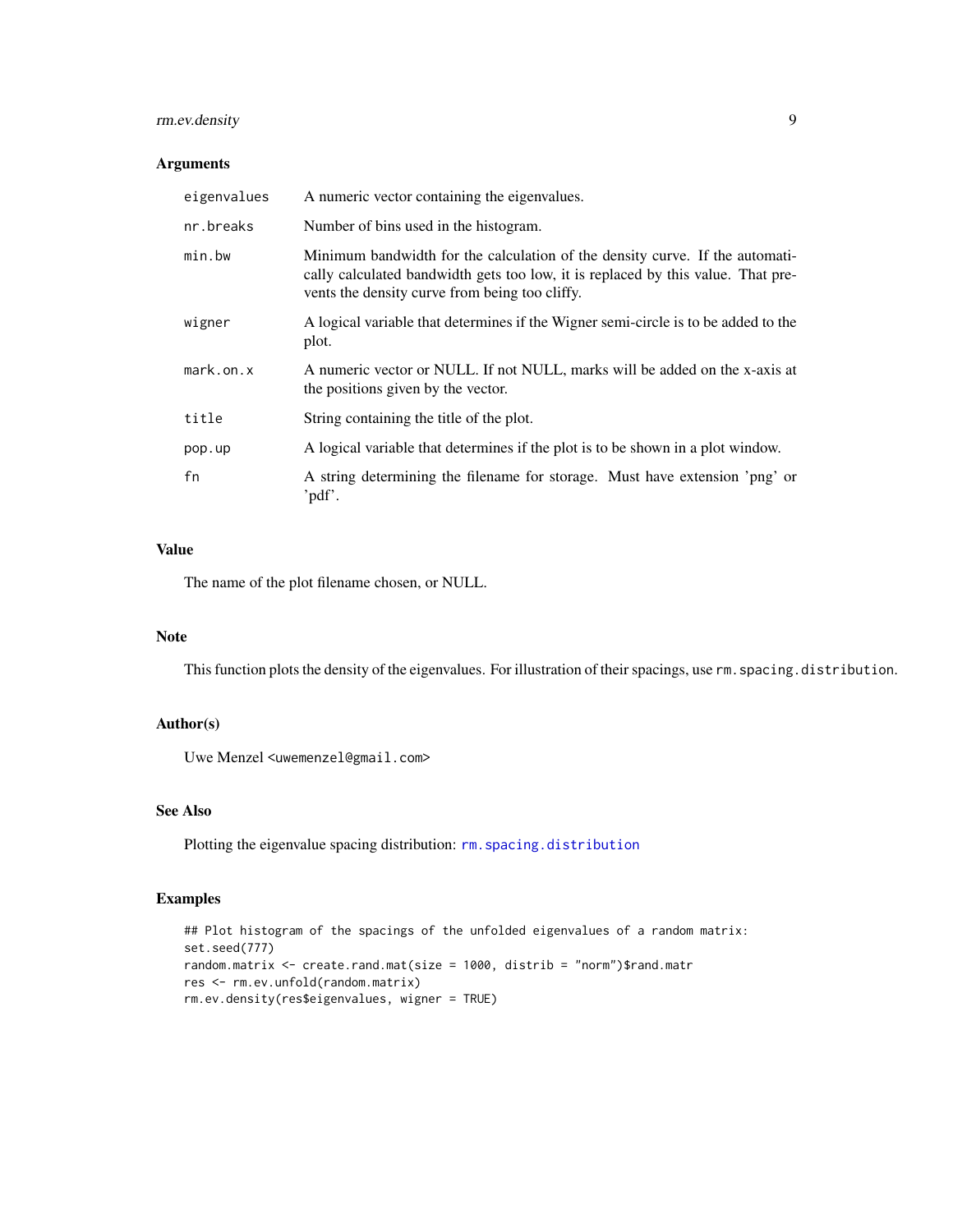<span id="page-9-1"></span><span id="page-9-0"></span>rm.get.threshold *Estimate an objective threshold for signal-noise separation in random matrices*

# **Description**

This is the main function of the package. A suppositional threshold is incremented monotonically, thereby recording the eigenvalue spacing distribution (nearest neighbor spacing distribution, NNSD) of the thresholded matrix. According to Random Matrix Theory, that distribution undergoes a characteristic change when the threshold properly separates signal from noise. By subsequent removal of the below-threshold matrix elements, the modular structure of the matrix - or of a network characterized by this matrix - can be unraveled. The function works for real symmetric matrices.

# Usage

```
rm.get.threshold(rand.mat, nr.thresholds = 51,
   unfold.method = "gaussian", bandwidth = "nrd0", nr.fit.points = 51,
   dist.method = "LL", nr.breaks = 51, discard.outliers = TRUE,
  discard.zeros = FALSE, min.mat.dim = 40, max.ev.spacing = 3, interval = NULL,
   interactive = TRUE, smooth.par = 0.5, plot.comp = TRUE,
   save.fit = FALSE, plot.spacing = FALSE, wait.seconds = \theta)
```

| rand.mat         | A random, real-valued, symmetric matrix.                                                                                                                                                                                 |
|------------------|--------------------------------------------------------------------------------------------------------------------------------------------------------------------------------------------------------------------------|
| nr.thresholds    | Number of equidistant thresholds being probed and recorded.                                                                                                                                                              |
| unfold.method    | A string variable that determines which type of unfolding algorithm is used.<br>Must be one of 'gaussian' (Gaussian kernel density) or 'spline' (cubic spline<br>interpolation on the cumulative distribution function). |
| bandwidth        | Bandwidth used to calculate the Gaussian kernel density. Only active if unfold method = 'gaussian'<br>is used. See description of the density function.                                                                  |
| dist.method      | A string variable that determines which type of distance estimation to the lim-<br>iting distributions is used. Must be one of 'LL' (Log Likelihood) or 'KLD'<br>(Kullback-Leibler Distance).                            |
| nr.fit.points    | Number of supporting points used for the cubic spline to the empirical cumula-<br>tive distribution function. Only active if unfold method = 'spline' is used.                                                           |
| nr.breaks        | Number of bins used in the analysis to subdivide the empirical eigenvalue spac-<br>ing distribution.                                                                                                                     |
| smooth.par       | Parameter controlling the degree of smoothing in the loess regression curve pre-<br>sented in the final plot (distance vs. threshold).                                                                                   |
| discard.outliers |                                                                                                                                                                                                                          |
|                  | A logical variable that determines if outliers are to be discarded from the spec-<br>trum of eigenvalues (see 'Details').                                                                                                |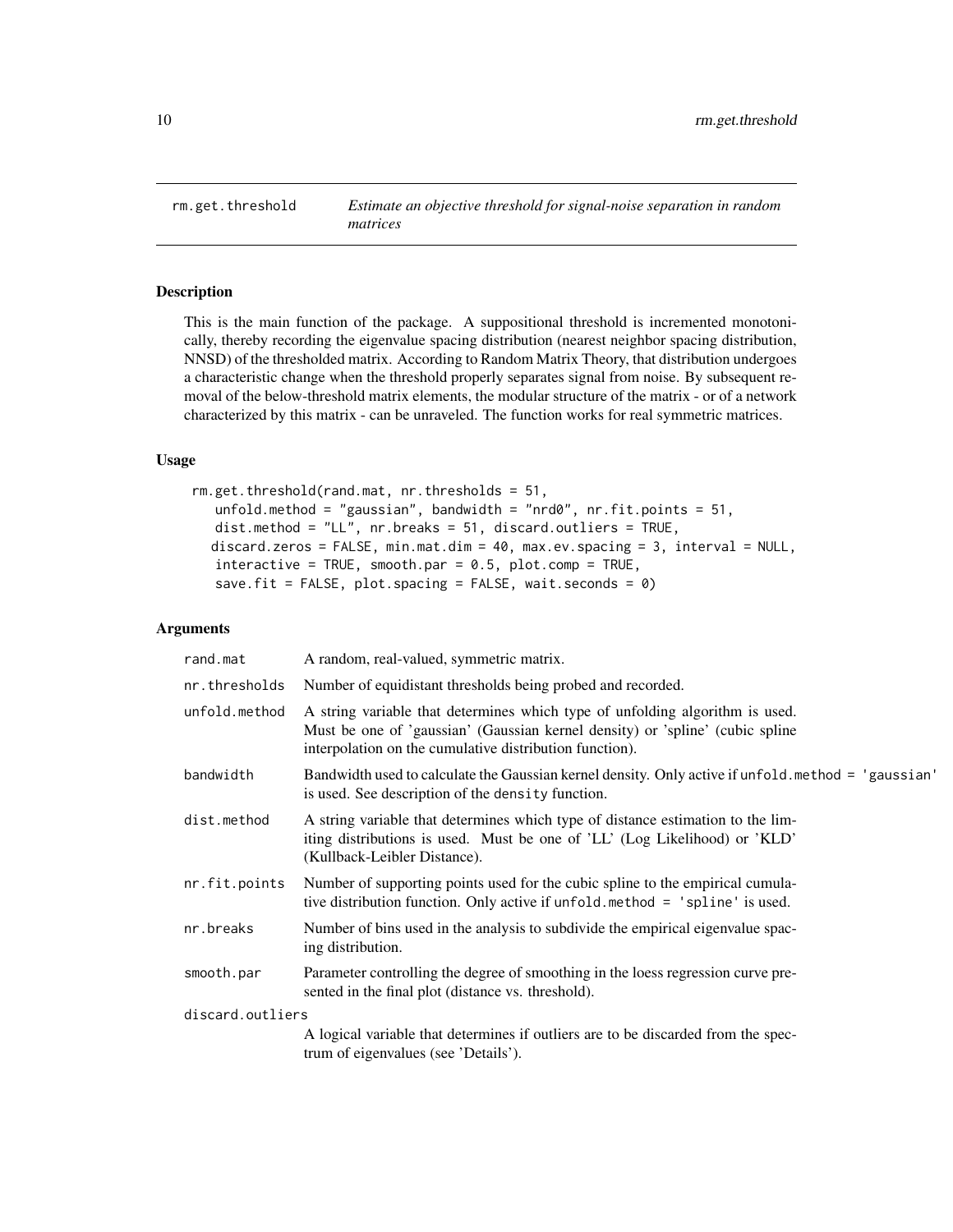- <span id="page-10-0"></span>discard.zeros A logical variable specifying if rows and columns exclusively containing zeros outside the main diagonal are to be removed from the matrix after applying each threshold (see 'Details').
- min.mat.dim By thresholding a matrix, rows and columns exclusively containing zeros in the off-diagonal matrix elements likely emerge. The parameter min.mat.dim determines the minimum number of non-zero rows and columns of the probed matrix during the thresholding. The thresholding loop is stopped if the number of non-zero rows and columns is getting below min.mat.dim.
- max.ev.spacing A number determining the maximum eigenvalue spacing that is considered when plotting and analyzing the empirical eigenvalue spacing distribution (see 'Details').
- interval Interval of thresholds that is searched through. A numeric vector with two components (minimum and maximum threshold). The default is interval = NULL which means that the search interval ranges from the minimum absolute value of all matrix elements to the maximum absolute value of all matrix elements.
- interactive A logical variable that determines if the user wants to choose the candidate thresholds interactively, by mouse clicks.
- plot.comp A logical variable that determines if the empirical distribution of the eigenvalue spacings is displayed in a plot window during function execution.
- save. fit A logical variable that determines if a plot of the spline fit to the empirical cumulative distribution function is saved for each threshold. Can be used to check if fitting works well.
- plot.spacing A logical variable that determines if a scatterplot showing the eigenvalue spacing is saved at each suppositional threshold. Can be used to check if unfolding of the eigenvalue spacing works correctly (see 'Details').
- wait.seconds A numerical variable that, if set to non-zero values, enables viewing the plots with the eigenvalue spacing distribution during function execution for a predetermined duration. Useful on fast computers. Setting the variable to a specific number will cause the function to show the actual eigenvalue spacing distribution at least that number of seconds.

The function rm.get.threshold is the main function of the package. It takes a random matrix as input and applies a sequence of suppositional thresholds on it by setting all matrix elements to zero whose absolute value is below the actual threshold. The eigenvalues of the modified matrix are calculated at each threshold by using the [eigen](#page-0-0) function of the R base package. The eigenvalue spectrum is then unfolded, i.e. it is calibrated in such a way that the average global spacing between the eigenvalues is constant over the whole spectrum. The latter can be tracked by setting plot.spacing = T. Two methods are provided for unfolding: one method is based on calculation of the Gaussian kernel density of the eigenvalue spectrum; another method is based on fitting a cubic spline function to the cumulative empirical eigenvalue distribution. The latter is determined by the parameter unfold.method. See the references for details of the unfolding procedure. For each threshold, a distance between the empirical eigenvalue spacing distribution (NNSD) and both limiting distributions (Wigner-Dyson distribution and Exponential distribution, respectively) is estimated. Two methods of distance computation are implemented: a method based on computation of the log likelihood of the empirical eigenvalue spacing presupposing each of the limiting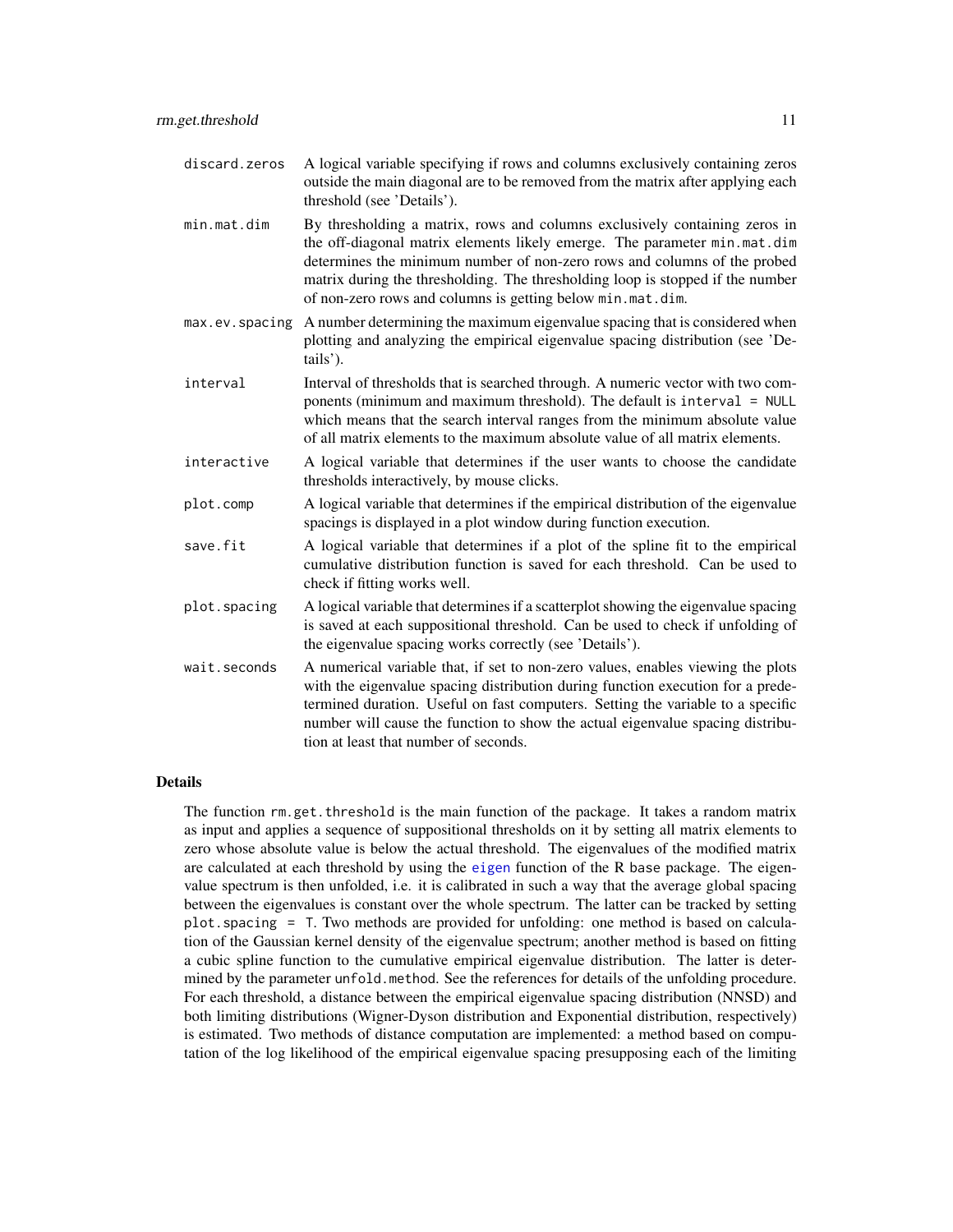distributions, and a method based on calculation of the Kullback-Leibler divergence between empirical eigenvalue spacing distribution and these limiting distributions. If the assumed modular structure of the matrix is completely covered by noise, the empirical eigenvalue spacing distribution is close to the Wigner-Dyson distribution, a curve that approaches zero for small eigenvalue spacings. In the opposite case, when the modular structure of the matrix is prevailing, the empirical eigenvalue spacing distribution comes closer to an Exponential distribution (which represents the distribution of the intervals between two consecutive events in a Poisson process). If the matrix possesses a modular structure (hidden by noise), we expect that the NNSD changes gradually from the Wigner-Dyson case to the Exponential case when the threshold is increased stepwise. This change is monitored in a plot window if the plot.comp variable is left at it's default (plot.comp = TRUE). Two additional parameters are critical for proper functioning of the algorithm. For some types of input matrices, it might be necessary to remove the outliers of the eigenvalue distribution, in order to correctly investigate the bulk of the eigenvalue spectrum. This is achieved by the setting discard.outliers = TRUE, which is the default setting. In some other cases, it might be useful to retain the outliers during analysis. Another critical parameter is discard.zeros. If set to TRUE, rows and columns exclusively containing zeros outside the main diagonal are removed from the matrix at each threshold. This causes the matrix to shrink during the loop over thresholds. Setting discard.zeros = TRUE can be especially useful when the NNSD piles up at the left tail of the histogram shown during program execution. For very fast computers, the argument wait. seconds can be set to a non-zero value, in order to enable the user to follow that change of the NNSD visually. The distance between NNSD and the limiting distributions is not calculated over the whole range of eigenvalue spacings but over the interval (0, max.ev.spacing). At a spacing of zero, the difference between the Wigner-Dyson distribution and the Exponential distribution is mostly pronounced. The maximum spacing considered in the distance calculation is determined by the parameter max.ev.spacing. This parameter should not be lower than  $\sqrt(2/\pi)$ , where the peak of the Wigner-Dyson distribution lies. On the other hand, is does not make sense to choose too high values for max.ev.spacing, because both the Wigner-Dyson and the Exponential distribution assume rather low values in the right tail (which might cause numerical errors). If the algorithm works well, a relatively sharp transition from the Wigner-Dyson case to the Exponential case should become apparent. The latter is (hopefully) confirmed in a plot which is shown after completion of the loop over the sequence of suppositional thresholds. This plot shows the calculated distance between the NNSD and both limiting distributions versus applied threshold. The user can interactively choose candidate thresholds by clickung with the left mouse button on the points of the red-coloured curve. The selection is terminated by a right mouse-click somewhere on the plot. Likewise, candidate thresholds can be chosen in a plot showing the p-values for a Kolmogorov-Smirnov test (testing for exponentiality), and in a plot showing the Sum of Squared Errors between the empirical NNSD and the Exponential distribution versus threshold. The hereby chosen candidate thresholds are returned by the function. The analysis can now be refined by narrowing down the search interval for the thresholds by specifying the interval parameter.

#### Value

A list containing the following entries:

|                   | unfold method The method that was used for eigenvalue unfolding. Either 'gaussian' or 'spline'.                                                            |
|-------------------|------------------------------------------------------------------------------------------------------------------------------------------------------------|
| dist.method       | The method that was chosen to estimate the distance to the limiting distributions.<br>Either 'LL' (Log Likelihood) or 'KLD' (Kullback-Leibler Divergence). |
| tested.thresholds |                                                                                                                                                            |
|                   | A vector containing the probed thresholds.                                                                                                                 |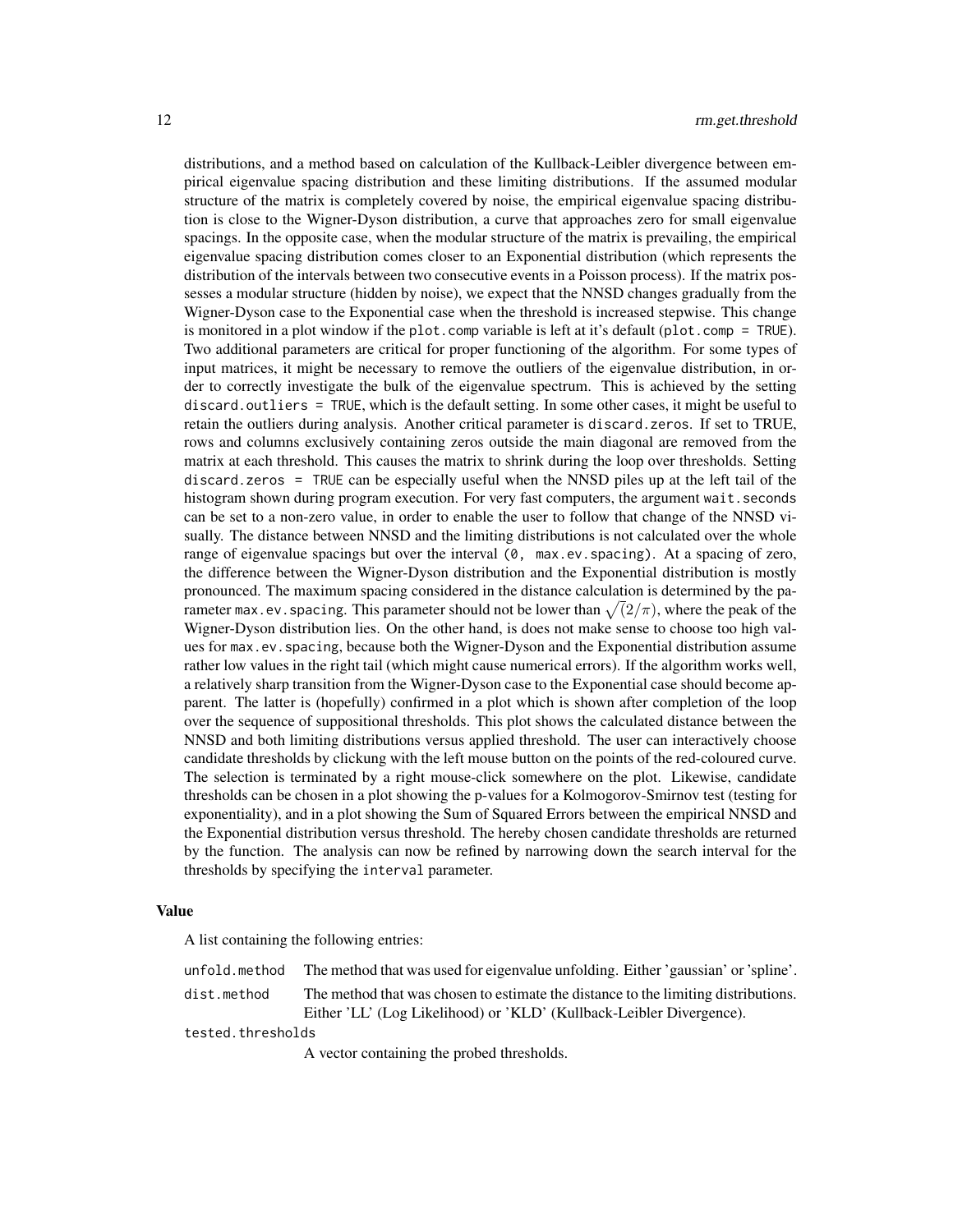| dist.Wigner          | A vector containing the numerical values of the estimated distance between em-<br>pirical eigenvalue spacing distribution and Wigner-Dyson distribution.                     |
|----------------------|------------------------------------------------------------------------------------------------------------------------------------------------------------------------------|
| dist.Expon           | A vector containing the numerical values of the estimated distance between em-<br>pirical eigenvalue spacing distribution and Exponential distribution.                      |
| nr.zeros             | A vector containing the number of zero-valued matrix elements for each thresh-<br>old.                                                                                       |
| nr.uniq.ev           | An integer vector indicating the number of unique eigenvalues at each threshold<br>(when degenerated eigenvalues are counted as one).                                        |
| max.ev.mult          | An integer vector indicating the maximum eigenvalue multiplicity (degeneracy)<br>at each threshold.                                                                          |
| nr.spacings          | An integer vector containing the number of eigenvalue spacings at each thresh-<br>old. This number is smaller than the matrix dimension if eigenvalues are degen-<br>erated. |
| nr.small.spacings    |                                                                                                                                                                              |
|                      | An integer vector containing the number of small spacings (< max.ev. spacing/1000)<br>for each probed threshold.                                                             |
| perc.small.spacings  |                                                                                                                                                                              |
|                      | A vector containing the percentage of small spacings for each probed threshold.                                                                                              |
| eff.dimension        | An integer number specifying the 'effective dimension' of the matrix after thresh-<br>olding, i.e. the number of non-zero rows and columns.                                  |
| comparison.plots     |                                                                                                                                                                              |
|                      | A character vector containing the names of the plots comparing the empirical<br>eigenvalue spacing distribution with both limiting distributions (only if $plot.comp = T$ ). |
| rm.dimension         | An integer vector indicating the dimension of the matrix after each thresholding<br>(only if discard. zeros = $TRUE$ ).                                                      |
| nr.outliers.removed  |                                                                                                                                                                              |
|                      | An integer vector containing the number of outliers in the eigenvalue spectrum<br>removed at each threshold. Only if discard.outliers = TRUE.                                |
| p.ks                 | A vector containing the p-values for the Kolmogorov-Smirnov test at each probed<br>threshold.                                                                                |
| sse.exp              | A vector containing the Sum of Squared Errors (SSE) between observed NNSD<br>and Exponential distribution for each probed threshold.                                         |
| number.zeros.plot    |                                                                                                                                                                              |
|                      | A character string with the name of the plot depicting the number of zero-valued<br>matrix elements versus threshold.                                                        |
| number.uniq.ev.plot  |                                                                                                                                                                              |
|                      | The name of the plot showing the number of unique eigenvalues vs. threshold.                                                                                                 |
| max.ev.mult.plot     |                                                                                                                                                                              |
|                      | The name of the plot showing the maximum eigenvalue multiplicity vs. thresh-<br>old.                                                                                         |
| mat.dimension.plot   | The name of the plot showing the matrix dimension after each thresholding step                                                                                               |
|                      | (only if discard. zeros = $TRUE$ ).                                                                                                                                          |
| num.ev.spacings.plot |                                                                                                                                                                              |
|                      | The name of the plot showing the number of eigenvalue spacings vs. threshold.                                                                                                |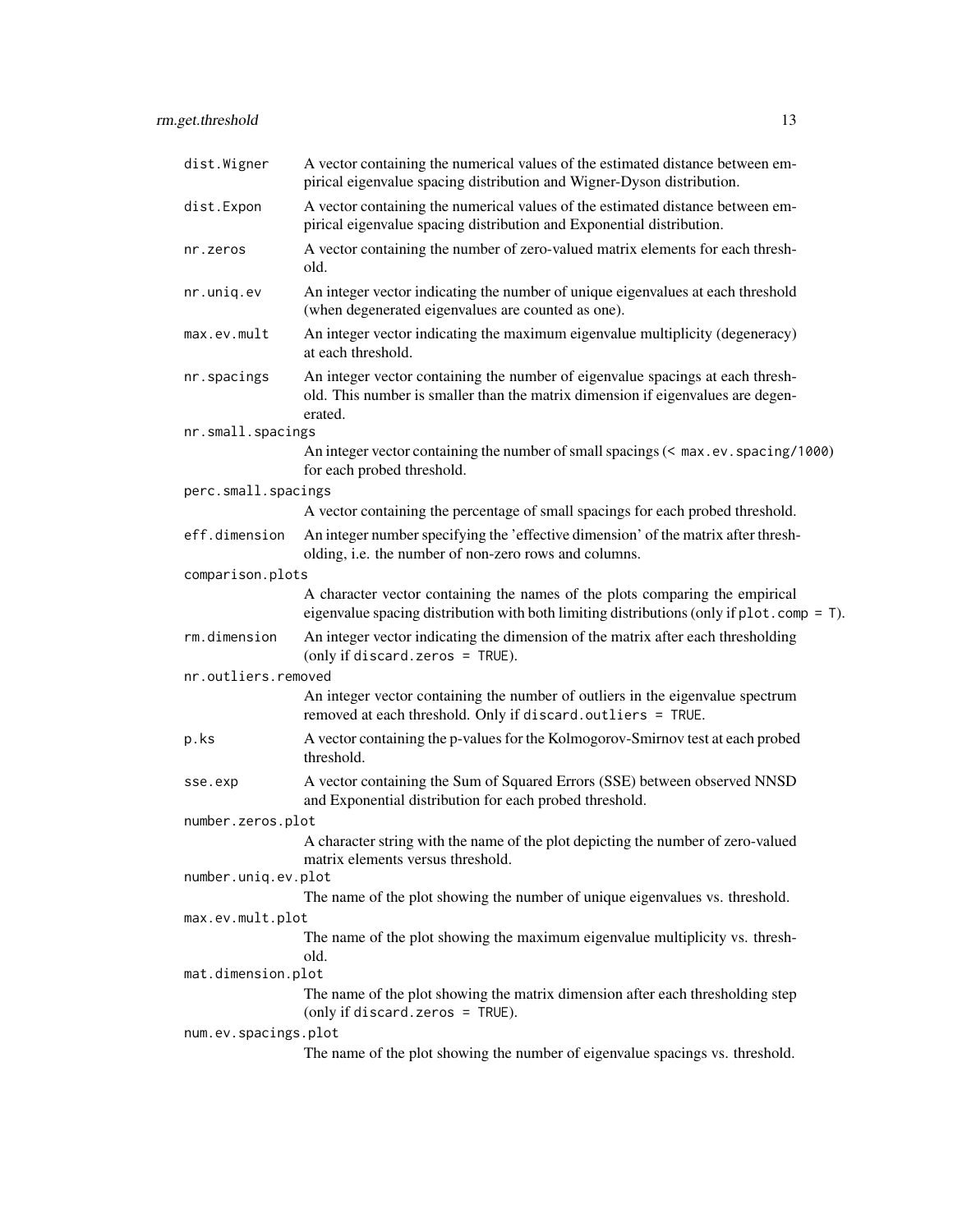<span id="page-13-0"></span>

| distance.plot     | The name of the (main) plot showing the distance of the empirical eigenvalue<br>spacing distribution to the limiting distributions at each threshold.                                     |
|-------------------|-------------------------------------------------------------------------------------------------------------------------------------------------------------------------------------------|
| cumfit.plots      | A character vector containing the names of the plots showing the spline-function<br>fitting of the cumulative eigenvalue spacing distribution (only if save $\text{fit} = \text{TRUE}$ ). |
| space.plots       | A character vector containing the names of the scatter plots with the eigenvalue<br>spacing (only if $plot.\,spacing = TRUE$ ).                                                           |
| chosen.thresholds |                                                                                                                                                                                           |
|                   | A vector containing the potential thresholds chosen by the user from the distance<br>plot.                                                                                                |
| p.ks.plot         | The name of the plot showing the p-values for the Kolmogorov-Smirnow test<br>versus probed thresholds.                                                                                    |
| p.ks.chosen       | A vector containing the candidate thresholds chosen by the user based on the<br>Kolmogorov-Smirnow test.                                                                                  |
| sse.plot          | The name of the plot showing the SSE between observed NNSD and Exponen-<br>tial distribution versus probed thresholds.                                                                    |
| sse.chosen        | A vector containing the candidate thresholds chosen by the user based on the<br>SSE test.                                                                                                 |

#### Note

It is recommended to check the input matrix using rm.matrix.validation before running this function. If the histogram of empirical eigenvalue spacings piles up at zero, one should set discard.zeros = TRUE

#### Author(s)

Uwe Menzel <uwemenzel@gmail.com>

# References

[https://en.wikipedia.org/wiki/Random\\_matrix](https://en.wikipedia.org/wiki/Random_matrix)

Wigner, E. P. , *Characteristic vectors of bordered matrices with infinite dimensions*, Ann. Math. 62, 548-564, 1955.

Mehta, M., *Random Matrices*, 3nd edition. Academic Press, 2004.

Furht, B. and Escalante, A. (eds.), *Handbook of Data Intensive Computing*, Springer Science and Business Media, 2011.

Luo, F. et al., *Constructing gene co-expression networks and predicting functions of unknown genes by random matrix theory.* BMC Bioinformatics, 2007.

# See Also

Creating a random matrix: [create.rand.mat](#page-3-1)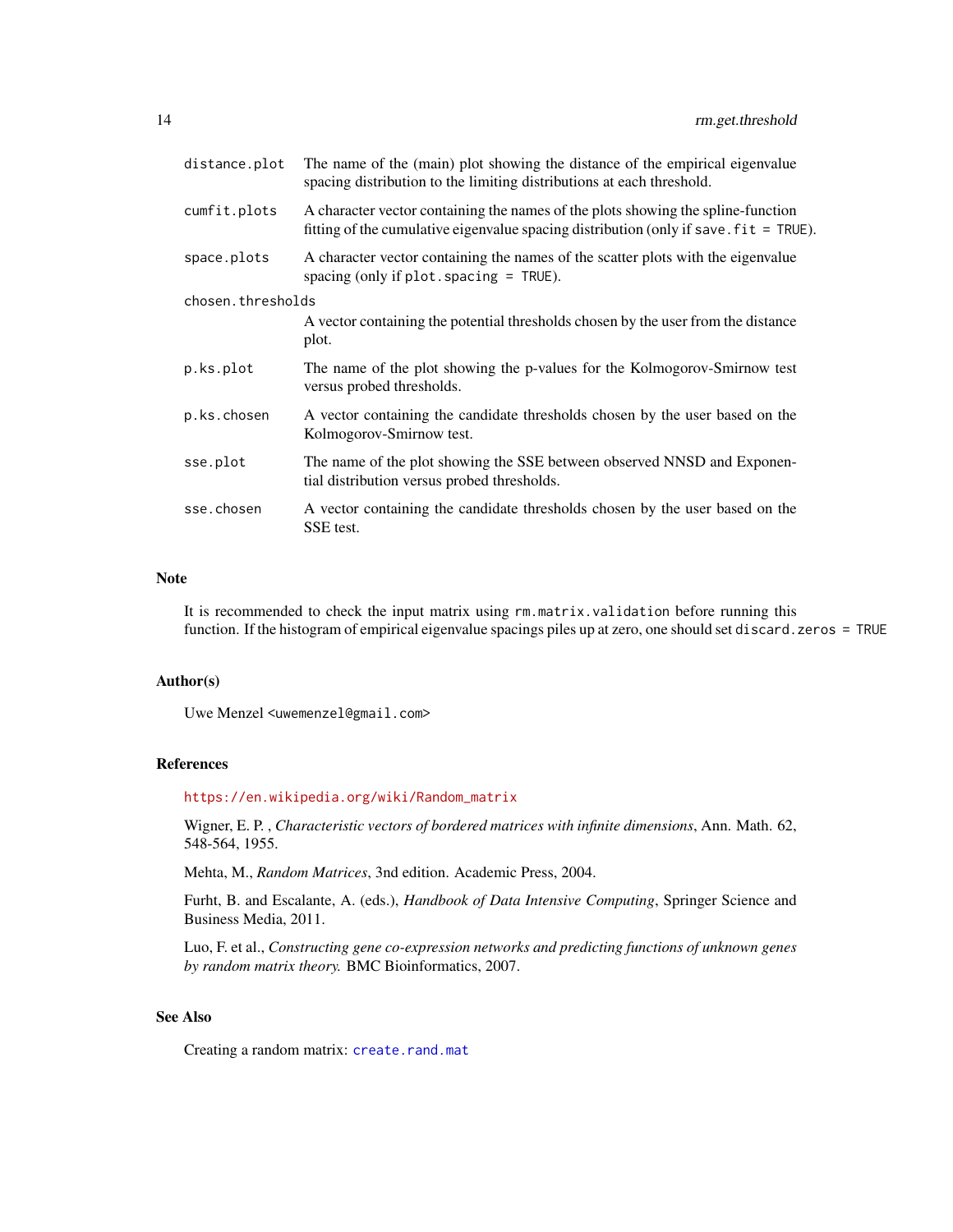# rm.get.threshold 15

#### Examples

```
## Run with pre-defined random matrix:
set.seed(777)
random.matrix <- create.rand.mat(size = 1000, distrib = "norm")$rand.matr
dim(random.matrix) # 1000 1000
## Not run:
res <- rm.get.threshold(random.matrix) # threshold might be 3.21
str(res) # List of 26
rm.show.plots(res$comparison.plots) # watch sequence of plots once more
## End(Not run)
## Try other parameters:
## Not run:
res <- rm.get.threshold(random.matrix, unfold.method = "spline")
res <- rm.get.threshold(random.matrix, dist.method = "KLD")
res <- rm.get.threshold(random.matrix, discard.outliers = FALSE) # might cause problems
res <- rm.get.threshold(random.matrix, wait.seconds = 2) # slow down
res <- rm.get.threshold(random.matrix, discard.zeros = TRUE)
res <- rm.get.threshold(random.matrix, discard.zeros = TRUE, dist.method = "KLD")
## End(Not run)
## Refine analysis by choosing narrower threshold range
## Not run:
res \leq rm.get.threshold(random.matrix, interval = c(2.5, 3.5))
## End(Not run)
## Apply the identified threshold to the matrix
cleaned.matrix <- rm.denoise.mat(random.matrix, threshold = 3.21)
cleaned.matrix <- rm.discard.zeros(cleaned.matrix)
dim(cleaned.matrix) # smaller
## Find the clusters in the thresholded matrix:
## Not run:
  library(igraph)
  g \leq - graph.adjacency(cleaned.matrix, mode = "undirected")
  clusters(g)
## End(Not run)
## Not run:
  ## Create modular matrix and validate:
  mathlist = list()for (i in 1:4) matlist[[i]] = get.adjacency(erdos.renyi.game(250, 0.1))
  mat <- bdiag(matlist) # create block-diagonal matrix
  rm.matrix.validation(as.matrix(mat)) # Exponential case, modular matrix
```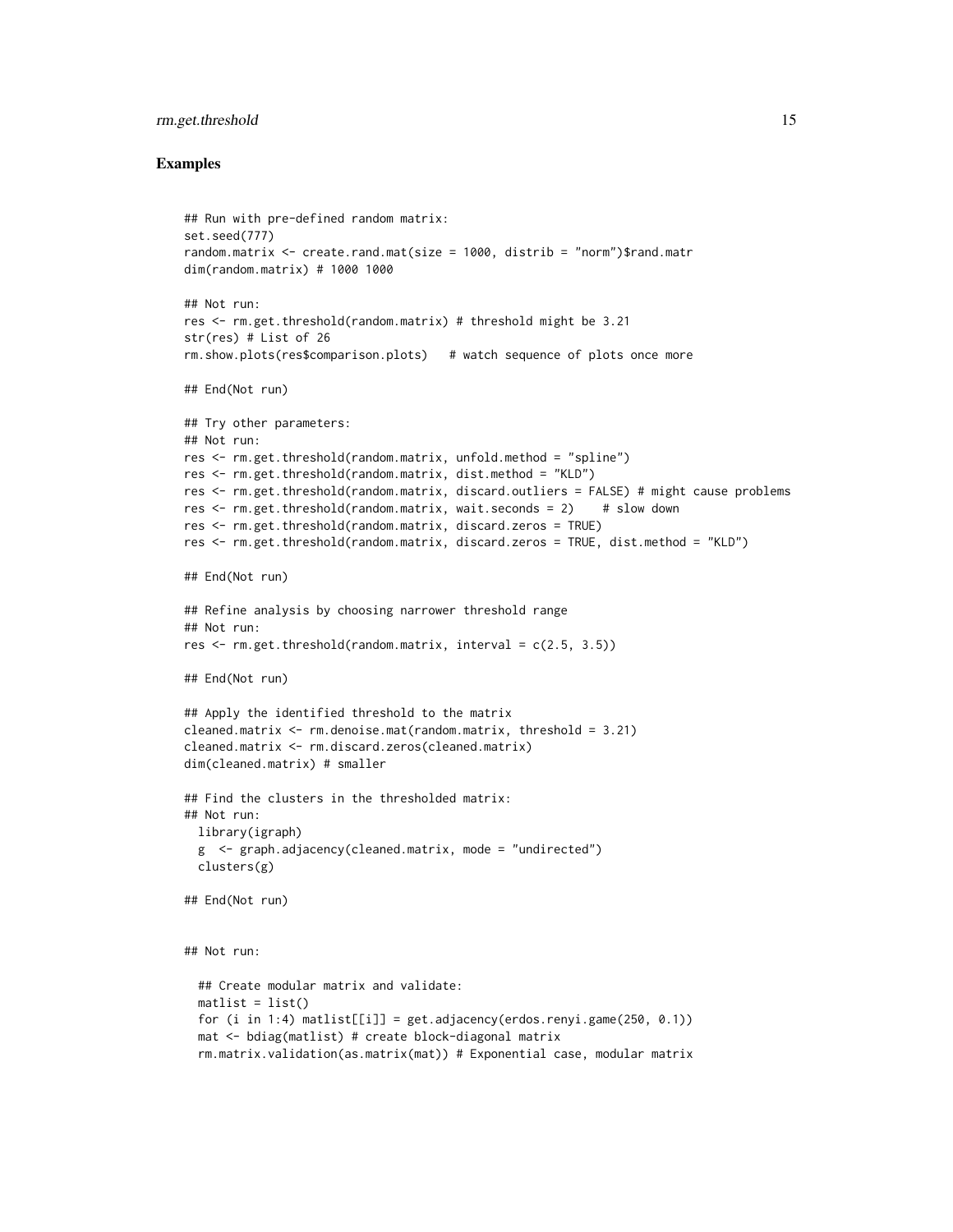```
## Add noise:
mat1 = add.Gaussian.noise(as.matrix(mat), mean = 0, stddev = 0.1)## Find threshold, denoise, reconstruct the modules:
res <- rm.get.threshold(mat1) # threshold possibly about 0.46
# a smaller interval had been ok as well:
res \leq rm.get.threshold(mat1, interval = c(0, 0.8))
cleaned <- rm.denoise.mat(mat1, 0.5)
matr <- cleaned != 0
g <- graph.adjacency(matr, mode = "undirected")
clusters(g) # 4 clusters reconstructed
```

```
## End(Not run)
```
<span id="page-15-1"></span>rm.matrix.validation *Validate input matrix prior to threshold computation*

#### Description

The function checks if the input matrix is well-conditioned for the algorithm used by RMThreshold. The matrix must be real-valued, symmetric, and large. Rank and sparseness of the matrix are calculated. Diagnostic plots are created.

#### Usage

```
rm.matrix.validation(rand.mat, unfold.method = "gaussian",
bandwidth = "nrd0", nr.fit.points = 51, discard.outliers = TRUE)
```

| rand.mat         | A random, real-valued, symmetric input matrix.                                                                                                                                                                           |
|------------------|--------------------------------------------------------------------------------------------------------------------------------------------------------------------------------------------------------------------------|
| unfold.method    | A string variable that determines which type of unfolding algorithm is used.<br>Must be one of 'gaussian' (Gaussian kernel density) or 'spline' (cubic spline<br>interpolation on the cumulative distribution function). |
| bandwidth        | Bandwidth used to calculate the Gaussian kernel density. Only active if unfold method = 'gaussian'<br>is used. See the description of the density function.                                                              |
| nr.fit.points    | Number of evenly spaced supporting points used for the cubic spline to the em-<br>pirical cumulative distribution function.                                                                                              |
| discard.outliers |                                                                                                                                                                                                                          |
|                  | A logical variable that determines if outliers are to be discarded from the spec-<br>trum of eigenvalues.                                                                                                                |

<span id="page-15-0"></span>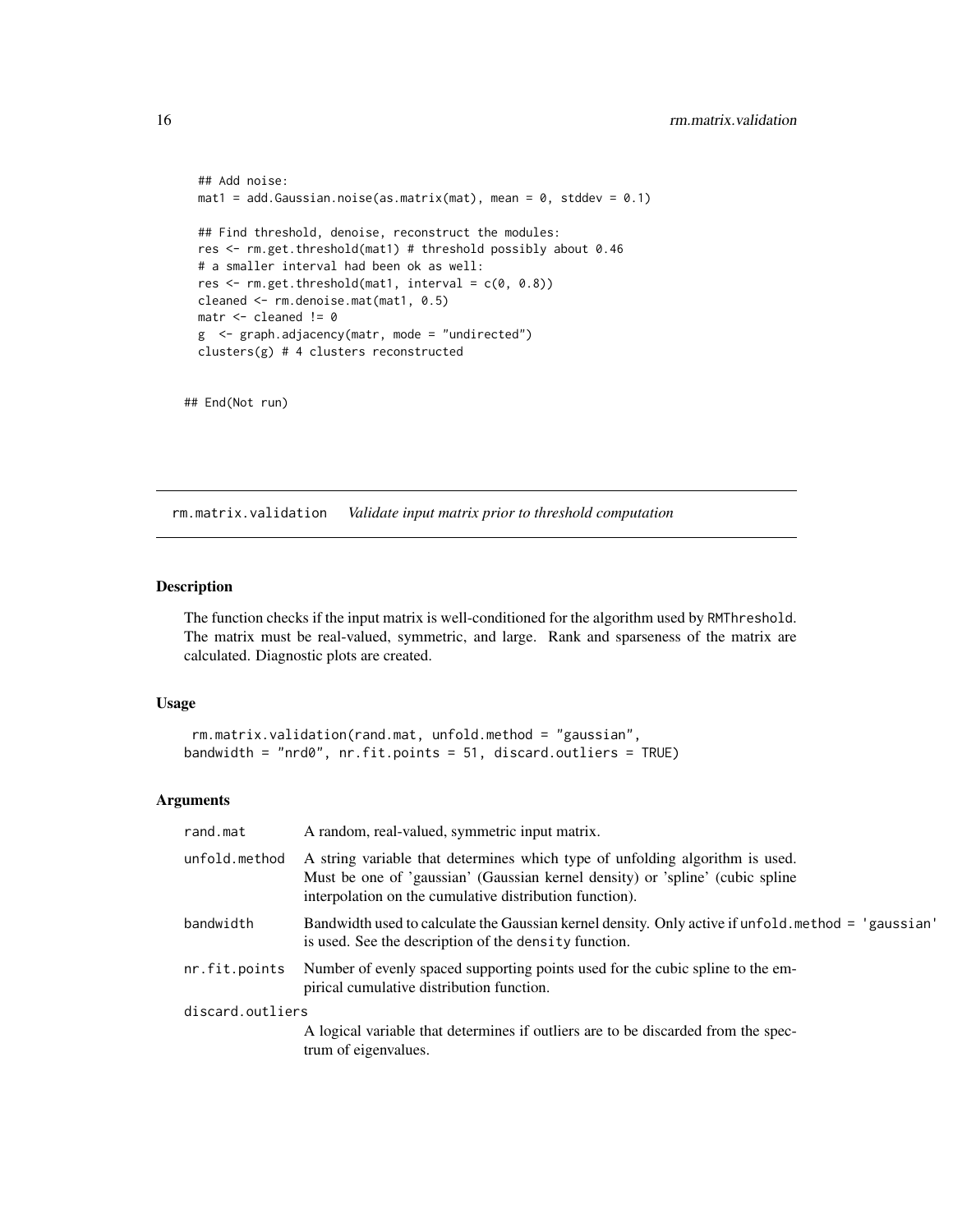<span id="page-16-0"></span>The input matrix must be real-valued and symmetric (a correlation or mutual information matrix self-evidently is). The matrix must not be too sparse (if so, you are probably done without thresholding). The rank of the matrix must not be too low in order to obtain a sufficient number of non-zero eigenvalues. Furthermore, the matrix must not be too small because Random Matrix Theory applies for large (theoretically infinite) matrices only. The function creates a diagnostic plot, showing the empirical eigenvalue distribution and the distribution of the spacings between them. The eigenvalue distribution of the input matrix should approximately resemble the Wigner semi-circle, while the spacings should resemble the Wigner-Dyson distribution (Wigner surmise).

# Value

A list containing the following entries:

| sparseness          | The sparseness of the input matrix.                                                          |
|---------------------|----------------------------------------------------------------------------------------------|
| rank                | The rank of the input matrix.                                                                |
| validation.plot     |                                                                                              |
|                     | The name of the valdation plot.                                                              |
| unfold.plot         | The name of the plot which can be used to check if eigenvalue unfolding worked<br>correctly. |
| nr.outliers.removed |                                                                                              |
|                     | The number of eigenvalue outliers that have been removed. Only if discard. outliers = TRUE   |

#### **Note**

It is highly recommended to check the input matrix using this function.

#### Author(s)

Uwe Menzel <uwemenzel@gmail.com>

was used.

# References

[https://en.wikipedia.org/wiki/Random\\_matrix](https://en.wikipedia.org/wiki/Random_matrix)

Wigner, E. P. , *Characteristic vectors of bordered matrices with infinite dimensions*, Ann. Math. 62, 548-564, 1955.

Mehta, M., *Random Matrices*, 3nd edition. Academic Press, 2004.

Furht, B. and Escalante, A. (eds.), *Handbook of Data Intensive Computing*, Springer Science and Business Media, 2011.

# See Also

Creating a random matrix: [create.rand.mat](#page-3-1)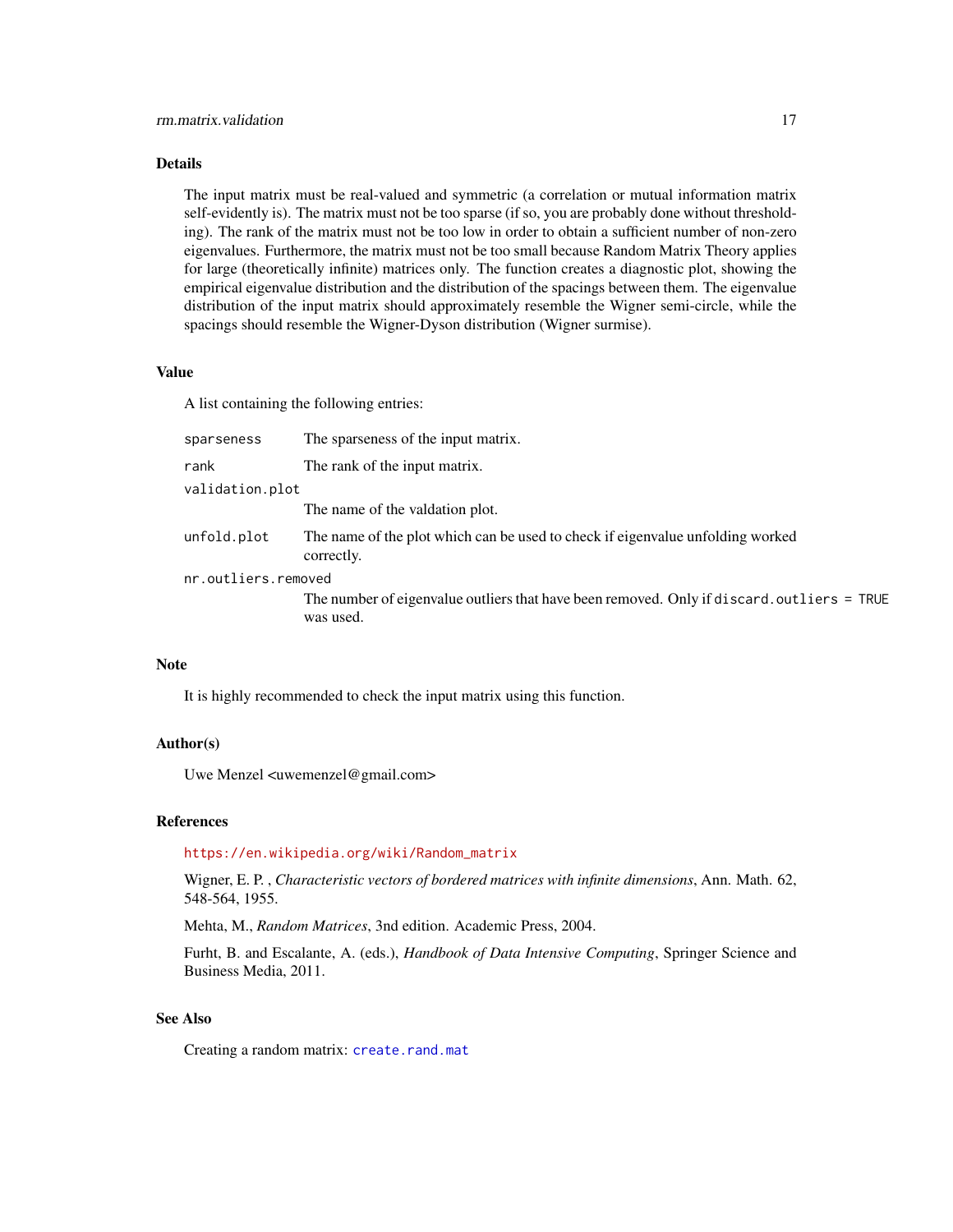#### Examples

```
## Run with self-created random matrix:
set.seed(777)
random.matrix <- create.rand.mat(size = 1000, distrib = "norm")$rand.matr
dim(random.matrix) # 1000 1000 should be big enough
## Not run:
res <- rm.matrix.validation(random.matrix)
res <- rm.matrix.validation(random.matrix, discard.outliers = FALSE)
res <- rm.matrix.validation(random.matrix, unfold.method = "spline")
res <- rm.matrix.validation(random.matrix, unfold.method = "spline", discard.outliers = FALSE)
## End(Not run)
## Not run:
 library(igraph)
 ## Create noisy matrix and validate:
 g <- erdos.renyi.game(1000, 0.1)
 adj = as_matrix(get.addjacency(g))rm.matrix.validation(adj) # Wigner-Dyson case, unstructured matrix, noise
 ## Create modular (block-diagonal) matrix and validate:
 mathlist = list()for (i in 1:4) matlist[[i]] = get.addacency(erdos.renyi.game(250, 0.1))mat <- bdiag(matlist) # block-diagonal matrix
 rm.matrix.validation(as.matrix(mat)) # Exponential case, modular matrix
```
## End(Not run)

rm.show.plots *Display a sequence of plots on screen*

#### Description

The function displays a sequence of plots saved beforehand (e.g. by  $rm.get.threshold$ ).

#### Usage

```
rm.show.plots(plotnames)
```
#### Arguments

plotnames A character string or -vector containing the names of the plots to be viewed.

<span id="page-17-0"></span>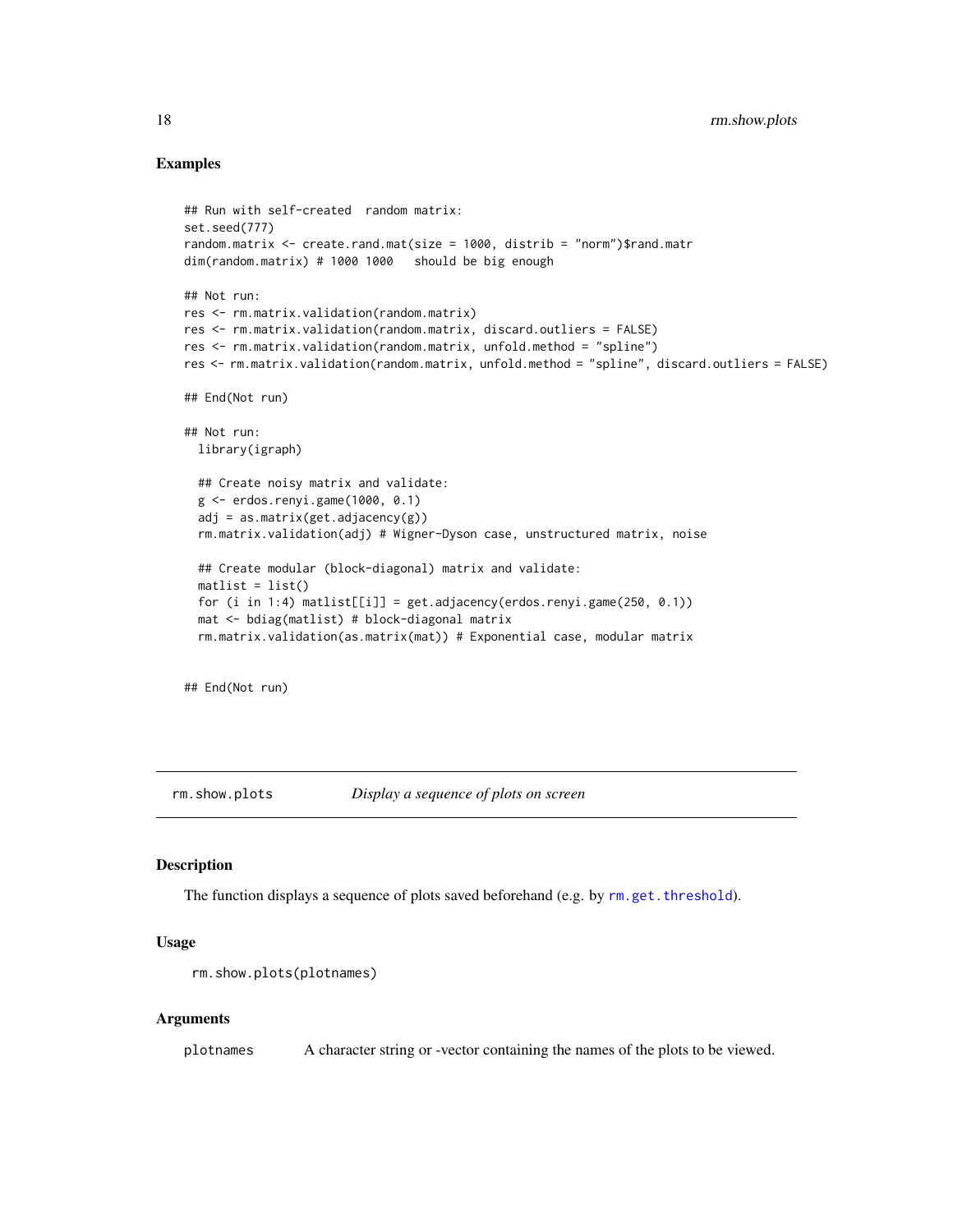<span id="page-18-0"></span>Can be useful when the user wants to inspect the sequence of empirical eigenvalue spacing distributions (repeatedly).

#### Value

No return values are being created.

#### Note

Might cause problems in some environments, only tested on Linux.

# Author(s)

Uwe Menzel <uwemenzel@gmail.com>

#### Examples

```
## Not run:
set.seed(777)
random.matrix \leq create.rand.mat(size = 1000, distrib = "norm")$rand.matr
dim(random.matrix)
res <- rm.get.threshold(random.matrix)
rm.show.plots(res$comparison.plots) # watch sequence of plots once more
## End(Not run)
```
<span id="page-18-1"></span>rm.spacing.distribution

*Plot the empirical distribution of the eigenvalue spacings*

#### Description

A histogram of the empirical distribution of the eigenvalue spacings is plotted. Optionally, curves illustrating the Wigner surmise and/or the Exponential distribution are added.

# Usage

```
rm.spacing.distribution(ev.spacing, nr.breaks = 51,
wigner = TRUE, expo = TRUE,
title = "Eigenvalue spacing distribution (NNSD)",
threshold = NA, dist.Wigner = NA,
dist.Expon = NA, pop.up = TRUE, fn = NULL)
```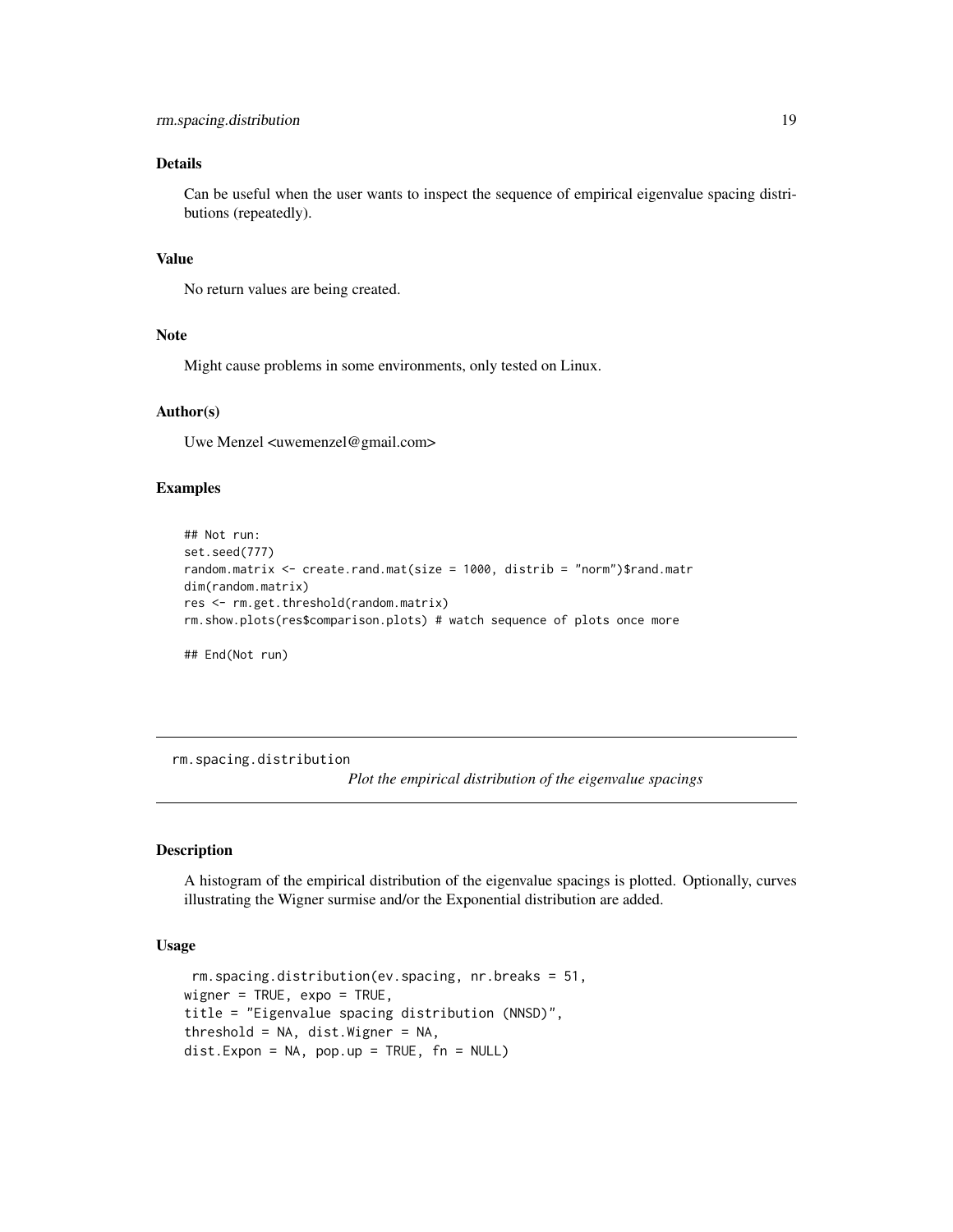# <span id="page-19-0"></span>Arguments

| ev.spacing  | A numeric vector containing the spacings of the eigenvalues.                                                                                                                                                                                               |
|-------------|------------------------------------------------------------------------------------------------------------------------------------------------------------------------------------------------------------------------------------------------------------|
| nr.breaks   | Number of bins used in the histogram.                                                                                                                                                                                                                      |
| wigner      | A logical variable that determines if the Wigner-Dyson distribution (Wigner sur-<br>mise) is to be added to a plot.                                                                                                                                        |
| expo        | A logical variable that determines if the Exponential distribution is to be added<br>to the plot.                                                                                                                                                          |
| title       | String containing the title of the plot.                                                                                                                                                                                                                   |
| threshold   | If not NA, this value will be displayed in the plot, labeled 'threshold'.                                                                                                                                                                                  |
| dist.Wigner | If not NA, this value will be added to the plot, with a text indicating that it is the<br>numerical value of the Kullback-Leibler distance between the empirical eigen-<br>value spacing distribution function and the Wigner-Dyson distribution function. |
| dist.Expon  | If not NA, this value will be added to the plot, with a text indicating that it<br>is the numerical value of the Kullback-Leibler distance between the empirical<br>eigenvalue spacing distribution function and the Exponential distribution.             |
| pop.up      | A logical variable that determines if the plot is shown in a plot window.                                                                                                                                                                                  |
| fn          | A string determining the filename for storage. Must have extension 'png' or<br>'pdf'.                                                                                                                                                                      |

# Value

The name of the plot filename chosen, or NULL.

# Author(s)

Uwe Menzel <uwemenzel@gmail.com>

# See Also

Plotting the eigenvalue distribution: [rm.ev.density](#page-7-1)

# Examples

```
## Plot histogram of the spacings of the unfolded eigenvalues of a random matrix:
set.seed(777)
random.matrix <- create.rand.mat(size = 1000, distrib = "norm")$rand.matr
res <- rm.ev.unfold(random.matrix)
rm.spacing.distribution(res$ev.spacing)
```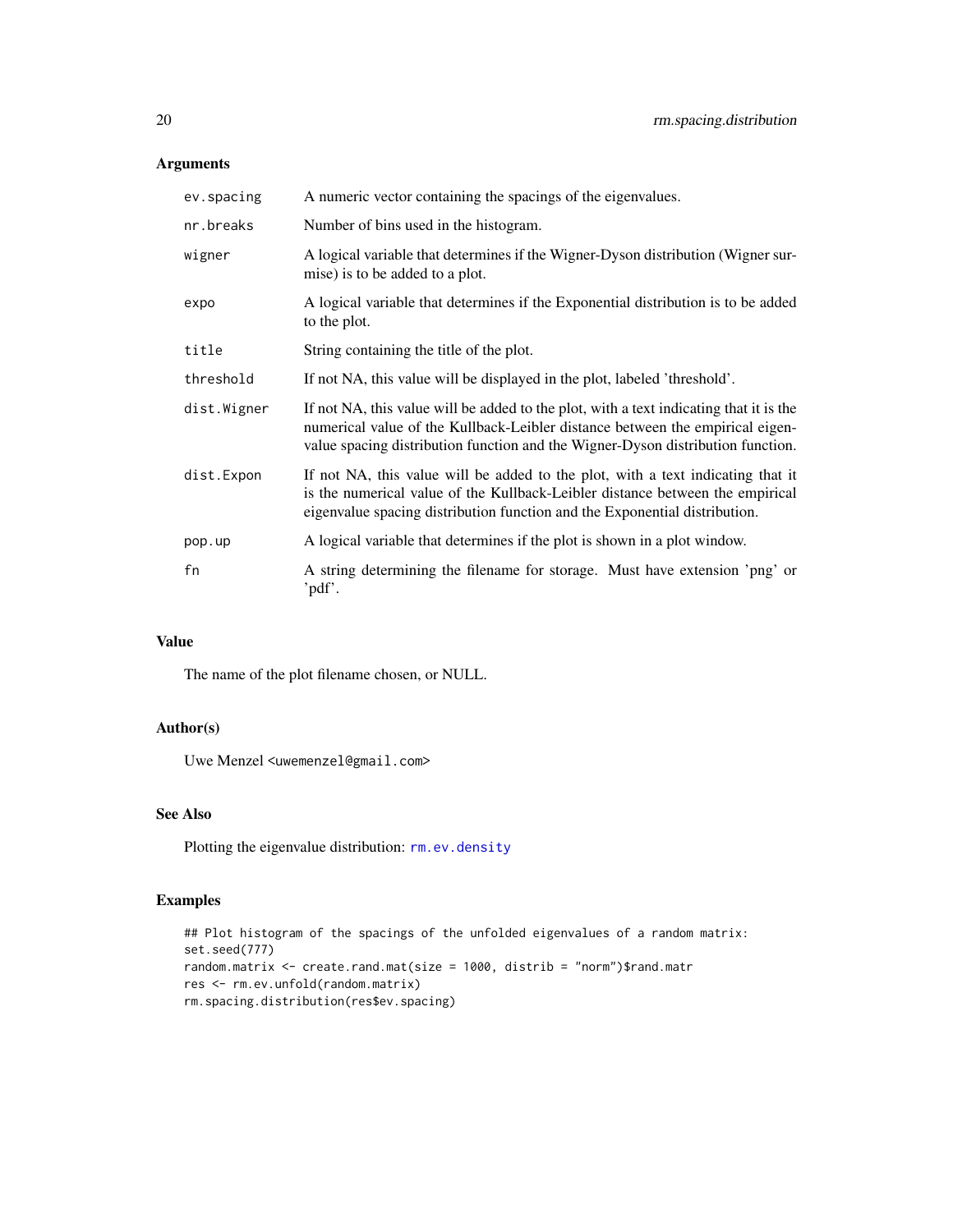<span id="page-20-0"></span>RMThreshold-internal *Internal functions for the RMThreshold package*

# Description

Internal functions for the RMThreshold package

#### Usage

```
kb.distance(histo)
rm.exp.distrib(x)
kld(observed, expected, plot)
rm.get.file.extension(plotnames)
rm.ev.unfold(rand.mat, unfold.method, bandwidth, nr.fit.points,
discard.outliers, fn, pop.up, silent)
rm.spacing.scatter(ev.spacing, title, pop.up, fn)
rm.trapez.int(x, y)
rm.reorder.ev(eigenvalues, eigenvec)
rm.get.sparseness(mat)
wigner.surmise(x)
wigner.semi.circle(x)
rm.get.distance(ev.spacing, dist.method, nr.breaks)
rm.likelihood.plot(thresholds, log.le, log.lw, smooth.par, fn, interactive)
rm.distance.plot(thresholds, dist.Expon, dist.Wigner, smooth.par, fn, interactive)
rm.unfold.gauss(eigenvalues, bandwidth, fn, pop.up, silent)
rm.unfold.spline(eigenvalues, nr.fit.points, fn, pop.up)
rm.sse(ev.spacing, bandwidth, nr.points, N)
rm.show.test(thresholds, p.values, main, fn, interactive)
rm.sse.plot(thresholds, sse.values, main, fn, interactive)
```

| Number of supporting points used for the cubic spline to the empirical cumula-<br>tive distribution function. |  |  |
|---------------------------------------------------------------------------------------------------------------|--|--|
| discard.outliers                                                                                              |  |  |
| A logical variable that determines if outliers are discarded from the spectrum of<br>eigenvalues.             |  |  |
| A logical variable that decides if a function outputs runtime messages or not.                                |  |  |
| An R object of class 'histogram'. Output of the hist function.                                                |  |  |
| A real-valued number.                                                                                         |  |  |
| A numerical vector containing the eigenvalues of a matrix.                                                    |  |  |
| A logical variable that determines if the Wigner semi-circle or the Wigner sur-<br>mise is added to a plot.   |  |  |
| String variable containing the title of a plot.                                                               |  |  |
|                                                                                                               |  |  |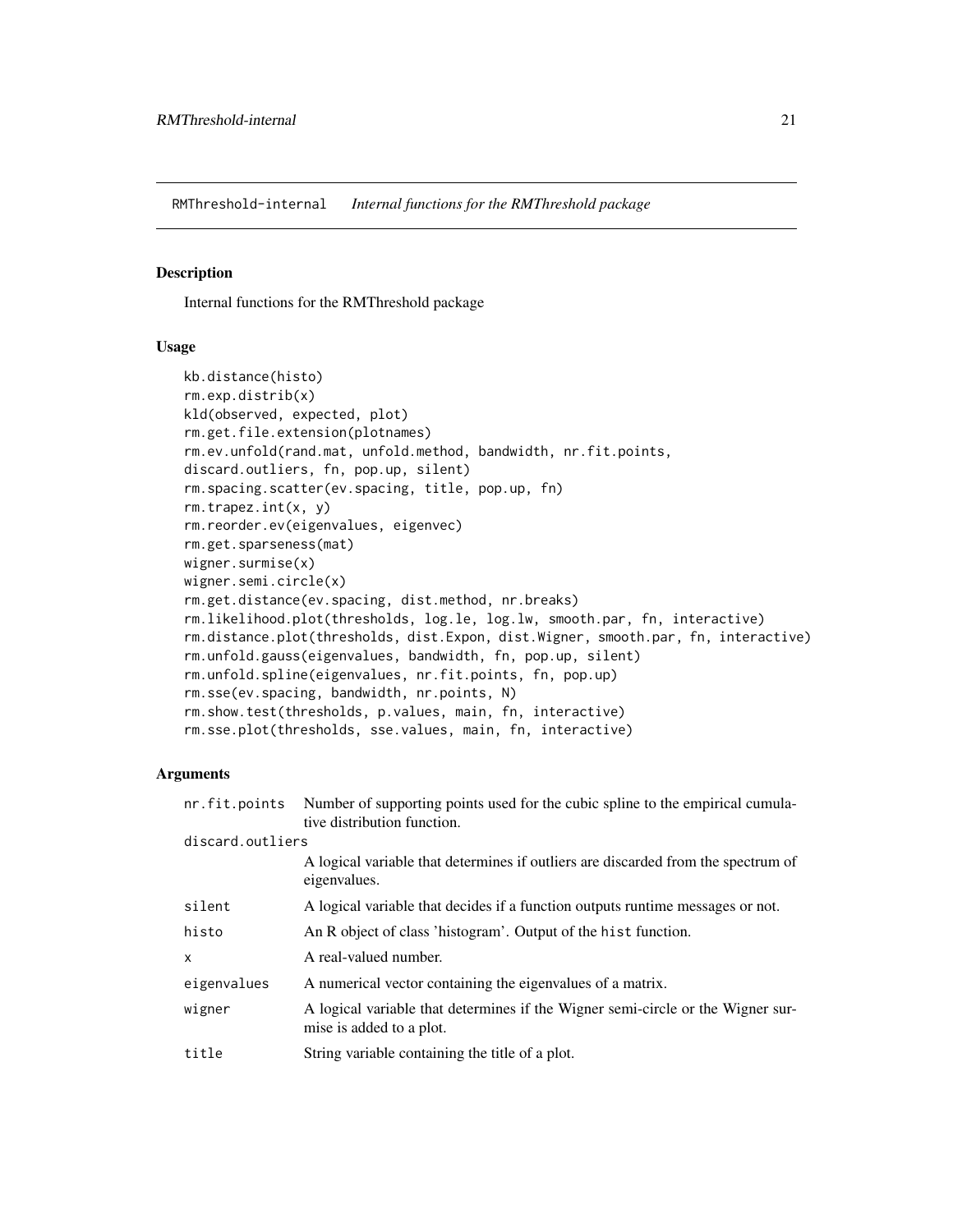| pop.up        | A logical variable that determines if a plot window is supposed tp pop up during<br>function execution.                                                                                   |
|---------------|-------------------------------------------------------------------------------------------------------------------------------------------------------------------------------------------|
| fn            | A filename.                                                                                                                                                                               |
| observed      | A numerical vector with the observed frequency of eigenvalues in each bin of<br>the distribution function.                                                                                |
| expected      | A numerical vector with the expected frequency of eigenvalues in each bin. The<br>expected values refer to a limiting distribution, either Wigner-Dyson or Expo-<br>nential distribution. |
| plot          | A logical variable that determines if a plot should be created.                                                                                                                           |
| plotnames     | A string or character vector of filenames for plots to be viewed.                                                                                                                         |
| rand.mat      | A symmetric, real-valued random matrix.                                                                                                                                                   |
| fit           | Name of the plot showing the cubic spline fit to the cumulative distribution. No<br>plot will be made if $fit = NULL$                                                                     |
| ev.spacing    | A vector with the normalized eigenvalue spacings of a random matrix.                                                                                                                      |
| у             | A numerical vector defining the y-values of a function.                                                                                                                                   |
| eigenvec      | A matrix containing the eigenvectors of a matrix (in columns).                                                                                                                            |
| mat           | A real-valued matrix.                                                                                                                                                                     |
| nr.breaks     | Number of bins used in the histogram to subdivide the empirical eigenvalue<br>spacing distribution.                                                                                       |
| log.le        | Log likelihood of the observed eigenvalue distances when an exponential distri-<br>bution is assumed.                                                                                     |
| log.lw        | Log likelihood of the observed eigenvalue distances when a Wigner-Dyson dis-<br>tribution is assumed.                                                                                     |
| smooth.par    | Parameter controlling the degree of smoothing in the loess regression curve pre-<br>sented in the final plot (distance vs. threshold).                                                    |
| interactive   | A logical variable that determines if thresholds can be chosen by mouse clicks<br>in the final plot (distance vs. threshold).                                                             |
| bandwidth     | Bandwidth used to calculate the Gaussian kernel density. See description of the<br>density function.                                                                                      |
| unfold.method | A string that decides which method is used for eigenvalue unfolding. One of<br>'gaussian' or 'spline'.                                                                                    |
| dist.method   | A string that determines which method is used to estimate the distance to the lim-<br>iting distributions. One of 'LL' (Log Likelihood) or 'KLD' (Kullback-Leibler<br>Distance).          |
| thresholds    | A numerical vector containing the values of the thresholds probed in the main<br>function (rm.get.threshold).                                                                             |
| dist.Expon    | A numerical vector containing the estimated distances to the Exponential distri-<br>bution calculated in the main function (rm.get.threshold).                                            |
| dist.Wigner   | A numerical vector containing the estimated distances to the Exponential distri-<br>bution calculated in the main function (rm.get.threshold).                                            |
| p.values      | A numerical vector containing the p-values for a significance test.                                                                                                                       |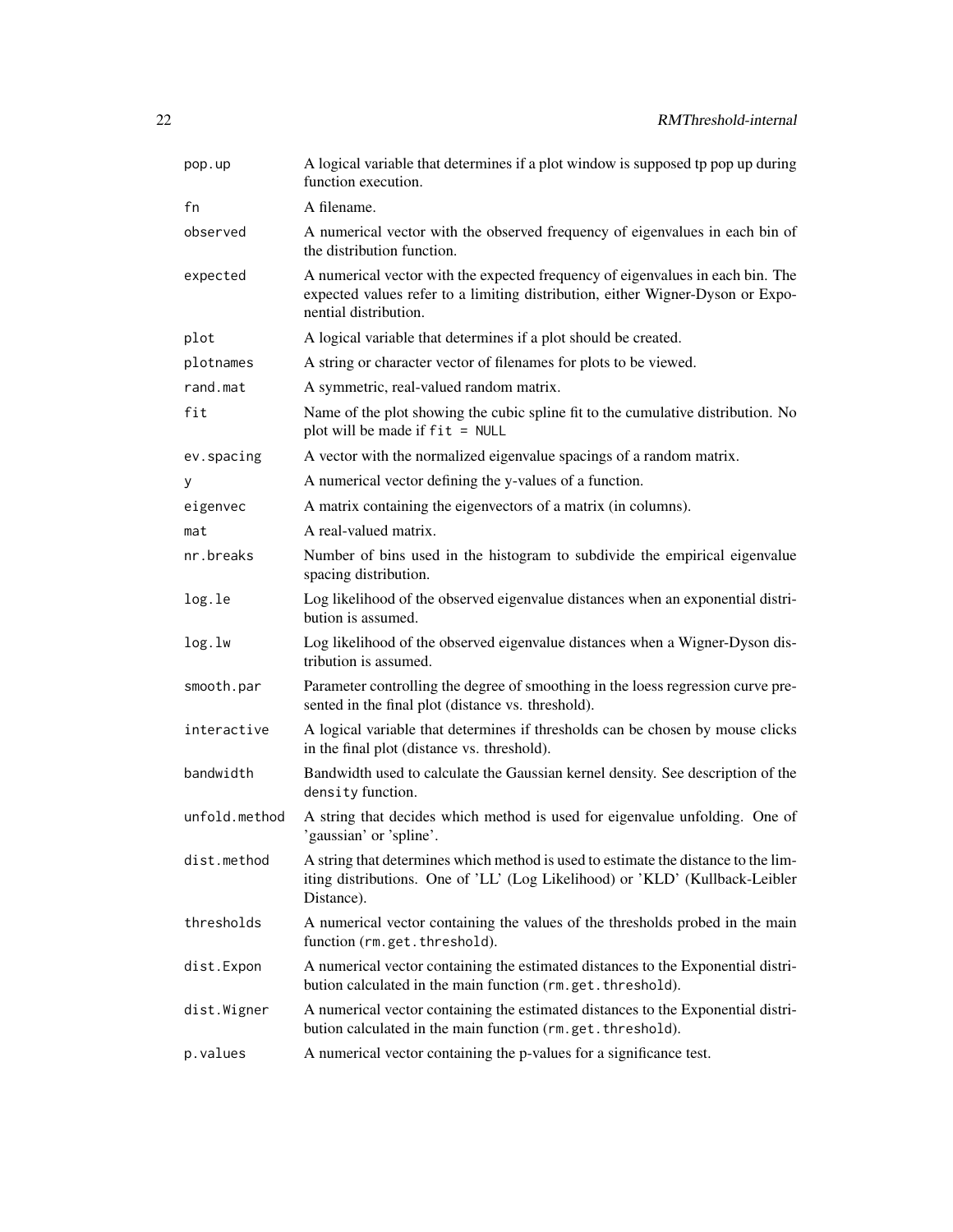| sse.values | A numerical vector containing the Sum of Squared Errors between observed<br>NNSD and Exponential function. |
|------------|------------------------------------------------------------------------------------------------------------|
| nr.points  | Number of supporting points used to approximate the density function.                                      |
| N.         | Number of sections used to calculate the Sum of Squared Errors (SSE).                                      |
| main       | String variable containing the title of a plot.                                                            |

These functions are not intended to be called by the user.